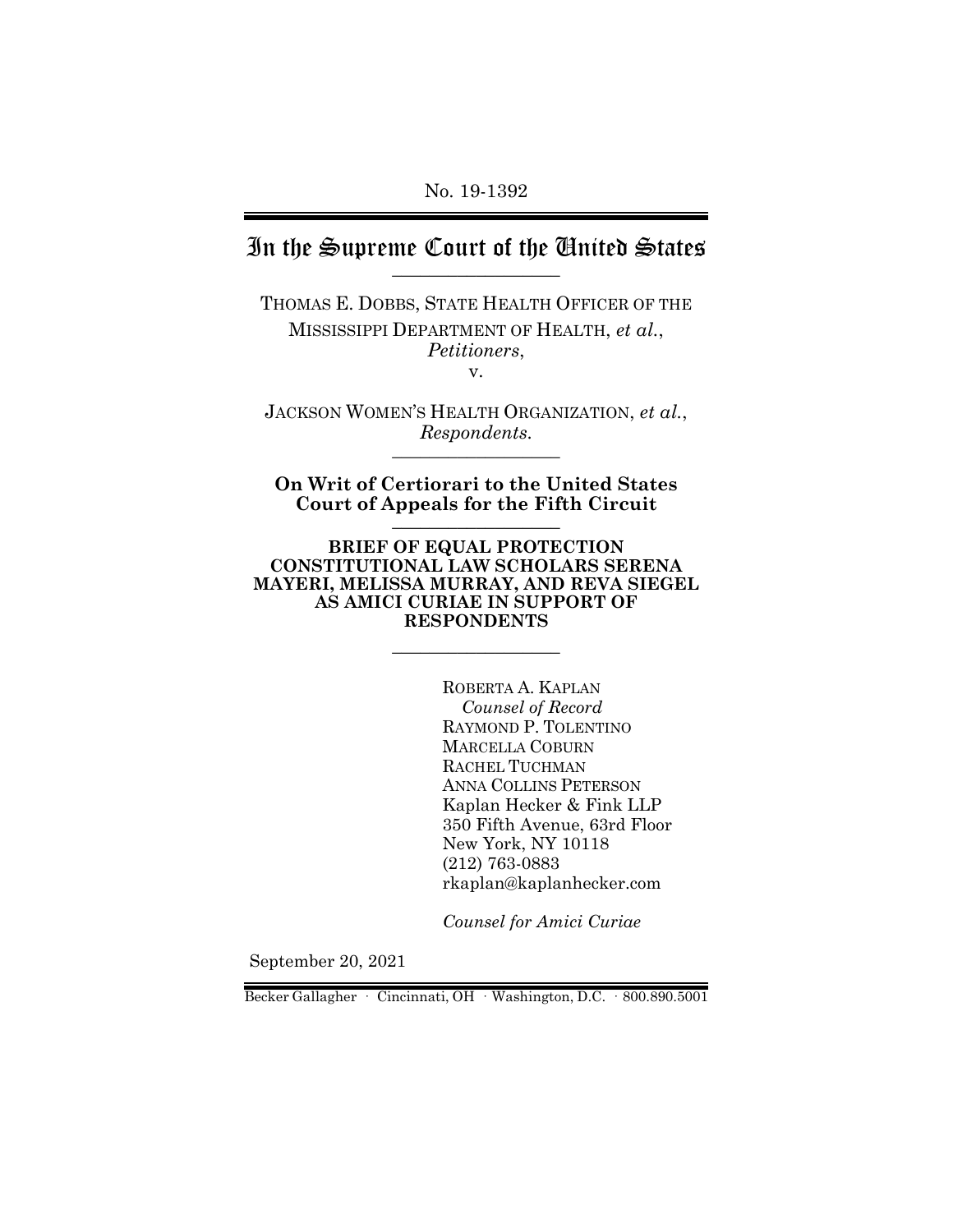## **TABLE OF CONTENTS**

|     |                | Page                                                                                                               |
|-----|----------------|--------------------------------------------------------------------------------------------------------------------|
|     |                |                                                                                                                    |
|     |                | INTEREST OF AMICI CURIAE 1                                                                                         |
|     |                |                                                                                                                    |
|     |                |                                                                                                                    |
| I.  |                | HB 1510 VIOLATES THE EQUAL                                                                                         |
|     | A.             | This Court's Precedents Recognize<br>That Equality Principles Underlie the<br>Constitutional Right to an Abortion5 |
|     | <b>B.</b>      | Pregnancy Regulations Are Sex-<br>Based Classifications Subject to<br>Heightened Scrutiny7                         |
|     | C.             | Because HB 1510 Regulates<br>Pregnancy, It Must Satisfy<br>Heightened Scrutiny11                                   |
| II. |                | MISSISSIPPI'S JUSTIFICATIONS FOR HB<br><b>1510 ARE INEXTRICABLY INTERTWINED</b><br>WITH OUTDATED STEREOTYPES ABOUT |
|     | A <sub>1</sub> | Historical Context Illustrates That<br>Sex Stereotypes Are Interwoven into<br>Abortion Restrictions Like HB 151014 |
|     | <b>B.</b>      | 1510 Rests on Modern<br>$\rm{HB}$<br>Expressions of Outdated Sex-Role                                              |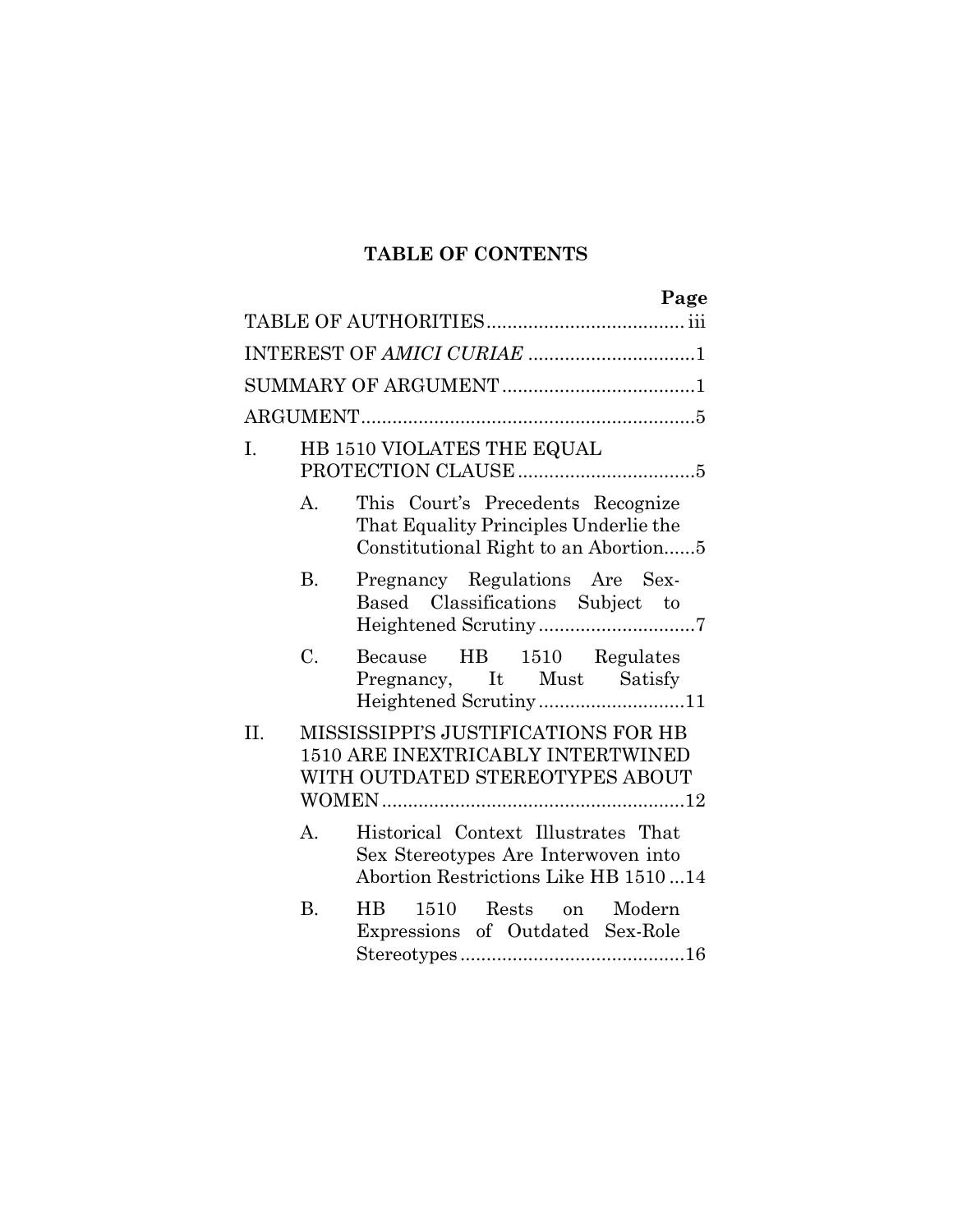|           |        | RELIANCE ON IMPERMISSIBLE SEX                                                                               |  |  |
|-----------|--------|-------------------------------------------------------------------------------------------------------------|--|--|
|           |        | STEREOTYPES LED MISSISSIPPI TO                                                                              |  |  |
|           | FOREGO | LESS DISCRIMINATORY                                                                                         |  |  |
|           |        | MEANS TO ACHIEVE ITS GOALS OF                                                                               |  |  |
|           |        | PROTECTING WOMEN'S HEALTH AND                                                                               |  |  |
|           |        |                                                                                                             |  |  |
| A.        |        | Abortion Restrictions Like HB 1510<br>Do Not Protect Women But Rather                                       |  |  |
| <b>B.</b> |        | Mississippi Repeatedly Rejected<br>Nondiscriminatory Alternatives That<br>Would Protect the Health of Women |  |  |
| IV. HB    |        | 1510 DOES NOT ADVANCE                                                                                       |  |  |
|           |        |                                                                                                             |  |  |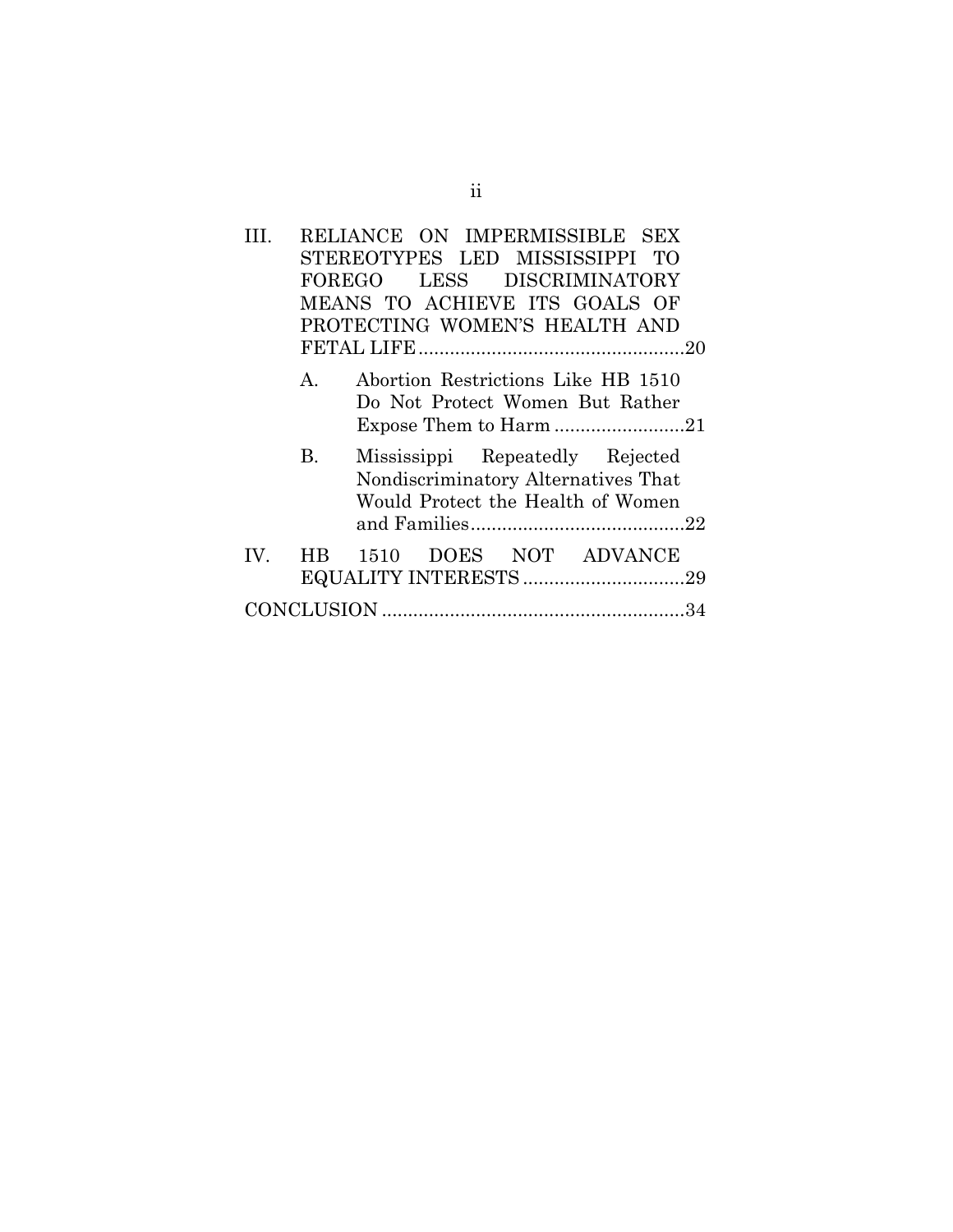## **TABLE OF AUTHORITIES**

# **Page(s)**

## **CASES**

| Bostock v. Clayton County,                         |
|----------------------------------------------------|
| Box v. Planned Parenthood of Ind. & Ky., Inc.,     |
| Bradwell v. Illinois,                              |
| Cal. Fed. Sav. & Loan Ass'n v. Guerra,             |
| FDA v. Am. Coll. of Obstetricians & Gynecologists, |
| Frontiero v. Richardson,                           |
| Geduldig v. Aiello,                                |
| Gonzales v. Carhart,                               |
| Hoyt v. Florida,                                   |
| Lawrence v. Texas,                                 |
| Muller v. Oregon,                                  |
| Nev. Dep't of Hum. Res. v. Hibbs,                  |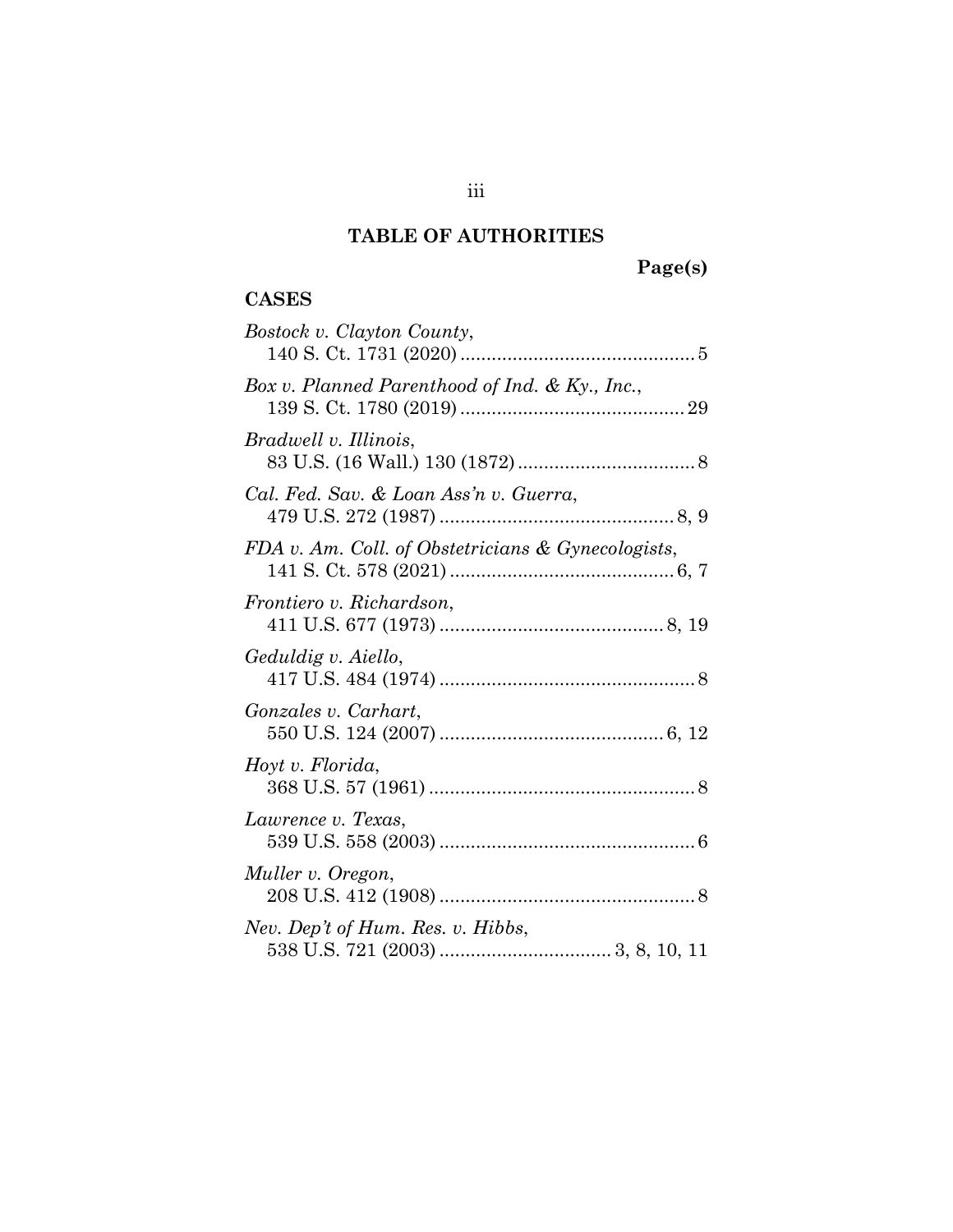| Planned Parenthood of Se. Pa. v. Casey,                                                                                                                                                                                                                    |
|------------------------------------------------------------------------------------------------------------------------------------------------------------------------------------------------------------------------------------------------------------|
| Reed v. Reed,                                                                                                                                                                                                                                              |
| Roe v. Wade,                                                                                                                                                                                                                                               |
| United States v. Virginia,                                                                                                                                                                                                                                 |
| Whole Woman's Health v. Hellerstedt,                                                                                                                                                                                                                       |
| <b>STATUTES</b>                                                                                                                                                                                                                                            |
|                                                                                                                                                                                                                                                            |
| H.B. 1510, 2018 Leg., Reg. Sess.                                                                                                                                                                                                                           |
| <b>OTHER AUTHORITIES</b>                                                                                                                                                                                                                                   |
| Stephen Benard et al., Cognitive Bias and the<br>Motherhood Penalty, 59 HASTINGS L.J. 1359                                                                                                                                                                 |
|                                                                                                                                                                                                                                                            |
| M. Antonia Biggs et al., Understanding Why Women<br>Seek Abortions in the US, 13 BMC WOMEN'S<br>HEALTH (2013), https://www.ncbi.nlm.nih.gov                                                                                                                |
| Patrick T. Brown, Catholics Are Just as Likely to Get<br>an Abortion as Other U.S. Women. Why?, AMERICA<br>(Jan. 24, 2018), https://www.americamagazine.org<br>/politics-society/2018/01/24/catholics-are-just-<br>likely-get-abortion-other-us-women-why2 |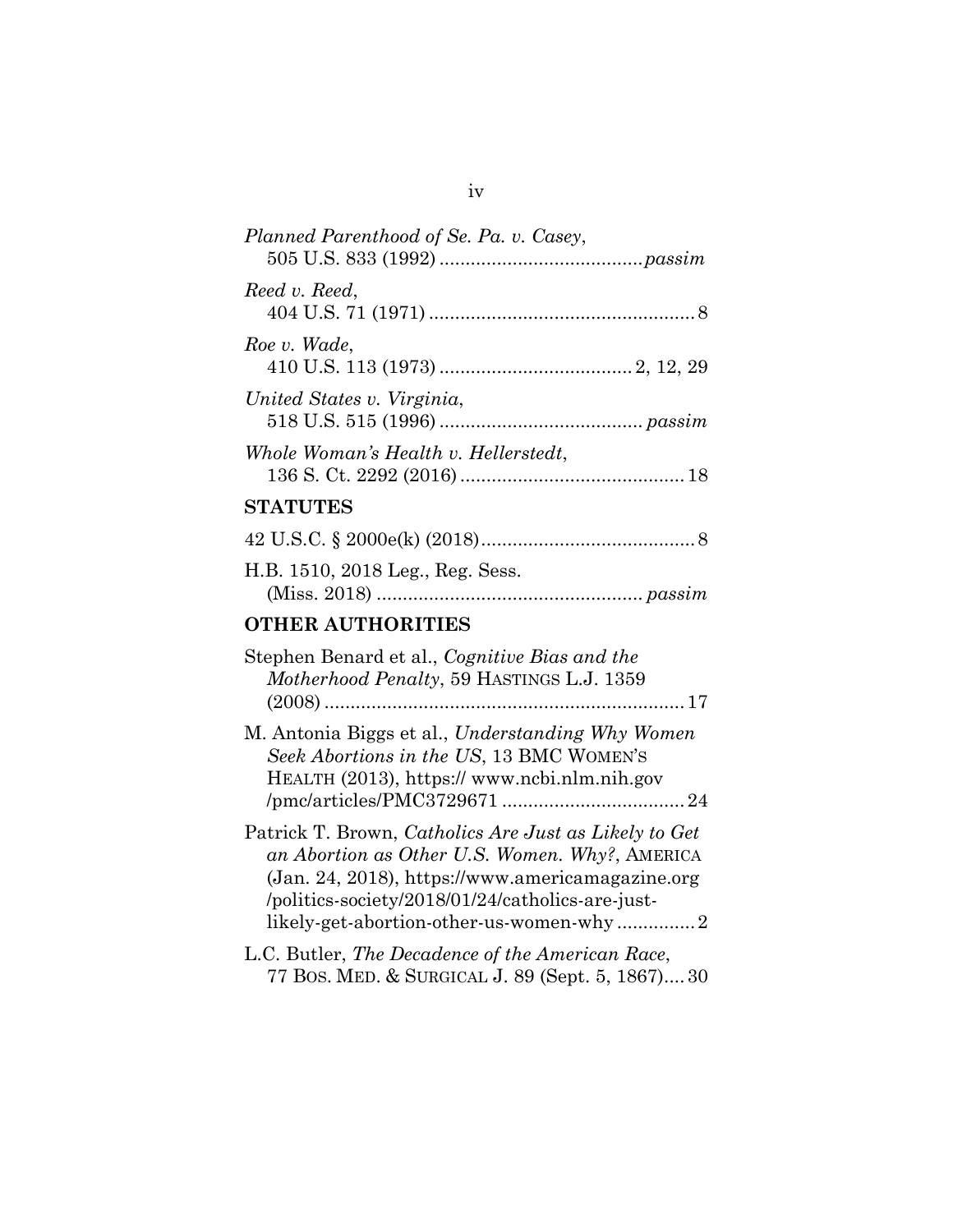| E.P. Christian, The Pathological Consequences<br><i>Incident to Induced Abortion, 2 DETROIT REV.</i>                                                                                                                                                                                     |
|------------------------------------------------------------------------------------------------------------------------------------------------------------------------------------------------------------------------------------------------------------------------------------------|
| Jamie R. Daw et al., <i>Medicaid Expansion Improved</i><br>Perinatal Insurance Continuity for Low-Income<br>Women, 39 HEALTH AFFS. 1531 (Sept. 2020)23                                                                                                                                   |
| Dep't of Health & Hum. Servs. Off. on Women's<br>Health, PRENATAL CARE,<br>https://www.womenshealth.gov/a-z-                                                                                                                                                                             |
| Chris Elkins, More Than 'Just Say No' Needed in<br>Sex Ed, DAILY J. (Dec. 13, 2012),<br>https://www.djournal.com/opinion/other-opinion-<br>more-than-just-say-no-needed-in-sex-<br>ed/article_db4f2969-e2b8-5950-8fd7-                                                                   |
| Sarah Fowler, Mississippi Has the Highest Rate of<br>this STD, Ranks 3rd for Two Others, MISS.<br>CLARION LEDGER (Oct. 15, 2019),<br>https://www.clarionledger.com/story/news/<br>local/2019/10/15/gonorrhea-std-rate-mississippi-<br>highest-chlamydia-syphillis-access-to-care-factor/ |

v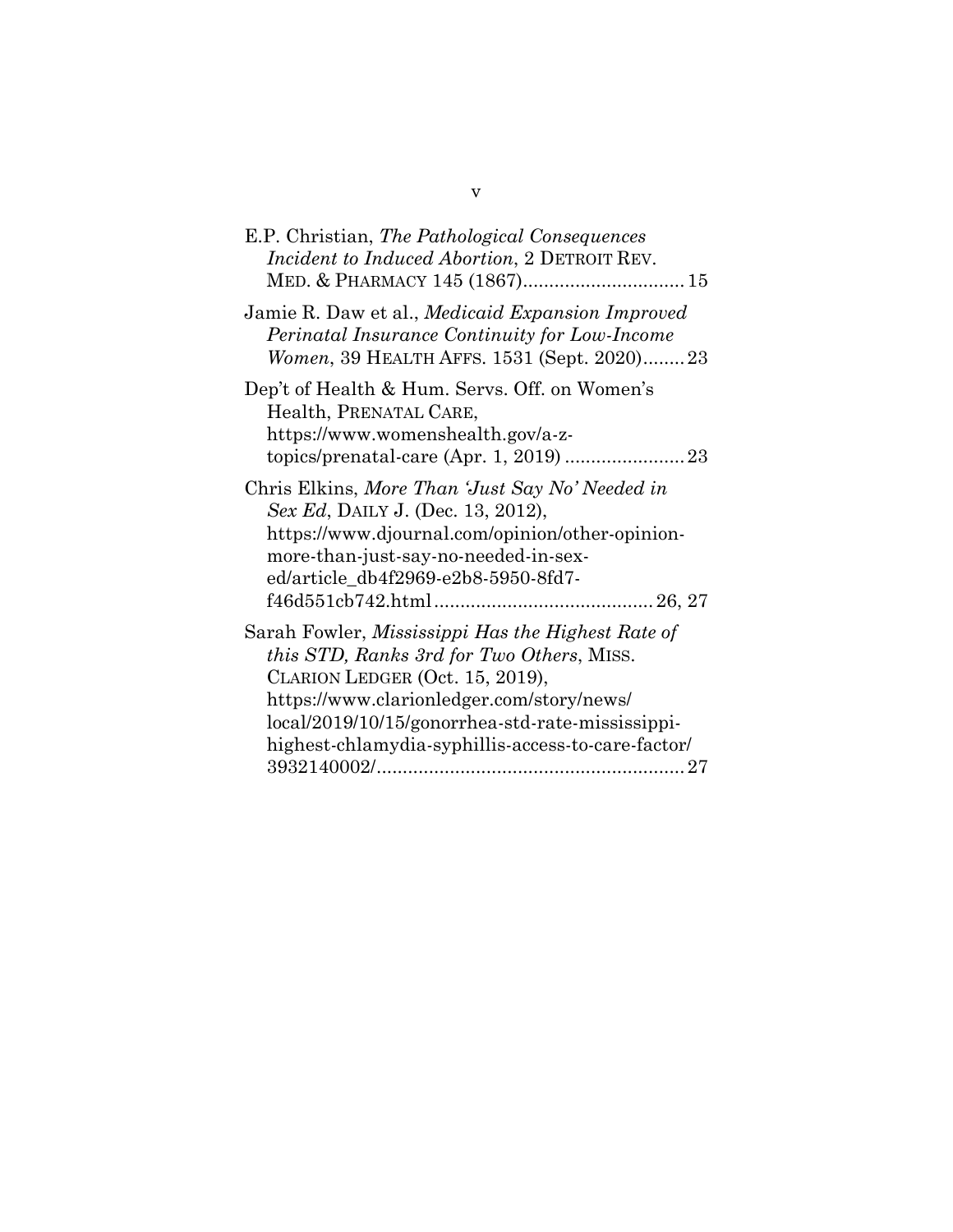| Jenny Gathright, Mississippi Governor Signs<br>Nation's Toughest Abortion Ban into Law, NAT'L<br>PUB. RADIO (Mar. 19, 2018),<br>https://www.npr.org/sections/thetwo-<br>way/2018/03/19/595045249/mississippi-governor-<br>signs-nations-toughest-abortion-ban-into-law24 |
|--------------------------------------------------------------------------------------------------------------------------------------------------------------------------------------------------------------------------------------------------------------------------|
| Ruth Bader Ginsburg, Sex Equality and the<br>Constitution: The State of the Art, 4 WOMEN'S RTS.                                                                                                                                                                          |
| Michele Goodwin, Banning Abortion Doesn't Protect<br>Women's Health, N.Y. TIMES (July 9, 2021),<br>https://www.nytimes.com/2021/07/09/opinion/roe-                                                                                                                       |
| L.D. Griswold et al., <i>Additional Report from the</i><br>Select Committee to Whom Was Referred S.B. No.<br>285, 1867 OHIO SENATE J. APPENDIX 233  16, 31                                                                                                               |
| Rachel K. Jones & Jenna Jerman, Population Group<br>Abortion Rates and Lifetime Incidence of Abortion:<br><i>United States, 2008-2014, 107 Am. J. PUB. HEALTH</i>                                                                                                        |
| REBECCA M. KLUCHIN, FIT TO BE TIED: STERILIZATION<br>AND REPRODUCTIVE RIGHTS IN AMERICA, 1950-1980                                                                                                                                                                       |

vi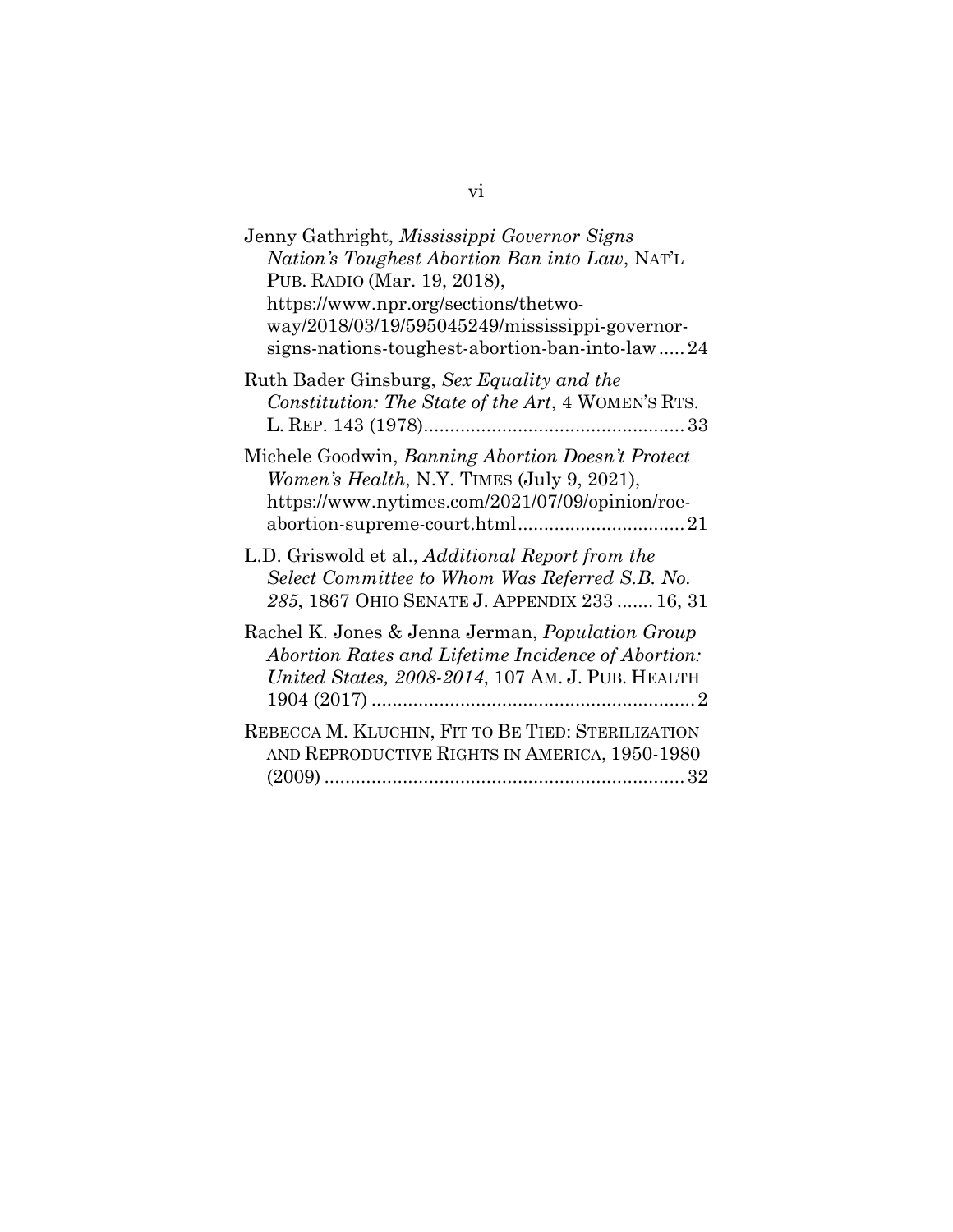| Andy Kopsa, Sex Ed Without Condoms? Welcome to<br>Mississippi, THE ATLANTIC (Mar. 7, 2013),<br>https://www.theatlantic.com/national/<br>archive/2013/03/sex-ed-without-condoms-welcome-         |
|-------------------------------------------------------------------------------------------------------------------------------------------------------------------------------------------------|
| CHANA KAI LEE, FOR FREEDOM'S SAKE: THE LIFE OF                                                                                                                                                  |
| ERIKA LEE, AMERICA FOR AMERICANS: A HISTORY OF<br>XENOPHOBIA IN THE UNITED STATES (2019)  30                                                                                                    |
| Letter from Lucy Stone to Antoinette Brown<br>(Blackwell) (July 11, 1855), quoted in ELIZABETH<br>CAZDEN, ANTOINETTE BROWN BLACKWELL: A                                                         |
| Serena Mayeri, Undue-ing Roe: Constitutional<br>Conflict and Political Polarization in Planned<br>Parenthood v. Casey, in REPRODUCTIVE RIGHTS<br>AND JUSTICE STORIES (Melissa Murray, Katherine |
| William McCollom, Criminal Abortion,<br>TRANSACTIONS VT. MED. SOC'Y (1865) 30                                                                                                                   |
| MISS. STATE DEP'T OF HEALTH, INFANT MORTALITY<br>REPORT (2019), https://msdh.ms.gov/msdhsite/                                                                                                   |
| MISS. STATE DEP'T OF HEALTH, MISS. MATERNAL<br>MORTALITY REPORT (2019),<br>https://msdh.ms.gov/msdhsite/index.cfm/31,8127,2<br>99,pdf/Maternal_Mortality_2019_amended.pdf22                     |
| JAMES C. MOHR, ABORTION IN AMERICA: THE ORIGINS<br>AND EVOLUTION OF NATIONAL POLICY, 1800-1900                                                                                                  |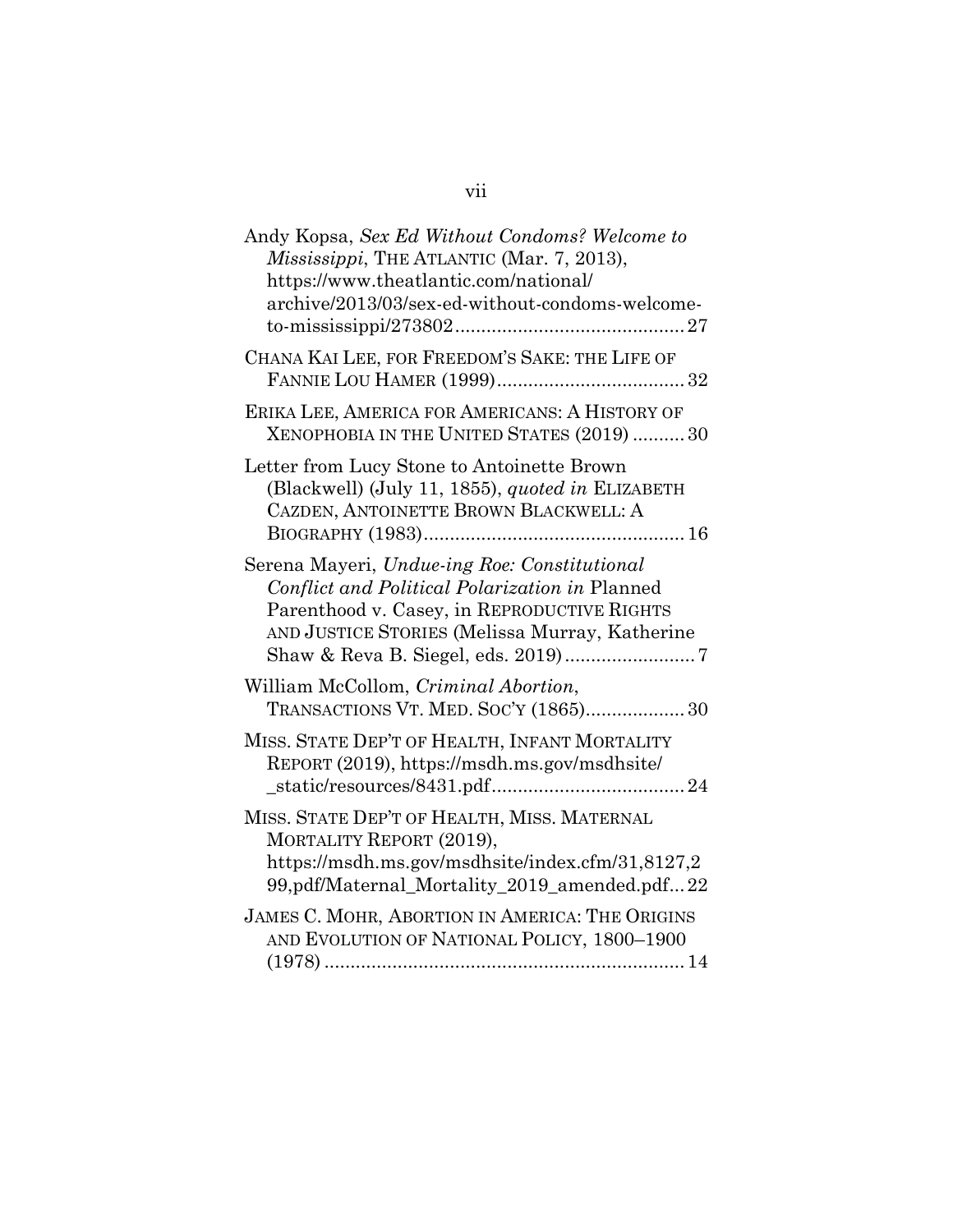## J.J. Mulheron, *Foeticide: A Paper Read Before the Wayne County Medical Society*, 10 PENINSULAR J. MED. 385 (1874).....................................................15 Melissa Murray, *Race-ing Roe: Reproductive Justice, Racial Justice, and the Battle for* Roe v. Wade, 134 HARV. L. REV. 2025 (2021)............................... 31, 32 D.A. O'Donnell & W.L. Atlee, *Report on Criminal Abortion*, 22 TRANSACTIONS AM. MED. ASS'N 239 (1871) .....................................................................14 Emily E. Petersen et al., *Vital Signs: Pregnancy-Related Deaths, United States, 2011–2015, and Strategies for Prevention, 13 States, 2013–2017*, 68 MORBIDITY AND MORTALITY WEEKLY REPORT 423 (May 10, 2019).......................................................23 Emily Wagster Pettus, *Mississippi Considers Abortion Ban After Fetal Heartbeat*, ABC NEWS, (Feb. 5, 2019), https://abcnews.go.com/us/ wirestory/mississippi-considers-abortion-banfetal-heartbeat-60864978......................................28 O.S. Phelps, *Criminal Abortion: Read Before the Calhoun County Medical Society*, 1 DETROIT LANCET 725 (1878).................................................15 H.S. POMEROY, THE ETHICS OF MARRIAGE (1888).....14 Elizabeth G. Raymond & David A. Grimes, *The Comparative Safety of Legal Induced Abortion and Childbirth in the United States*, 119 OBSTETRICS & GYNECOLOGY 215 (2012)................19

| DOROTHY ROBERTS, KILLING THE BLACK BODY |  |
|-----------------------------------------|--|
|                                         |  |

#### viii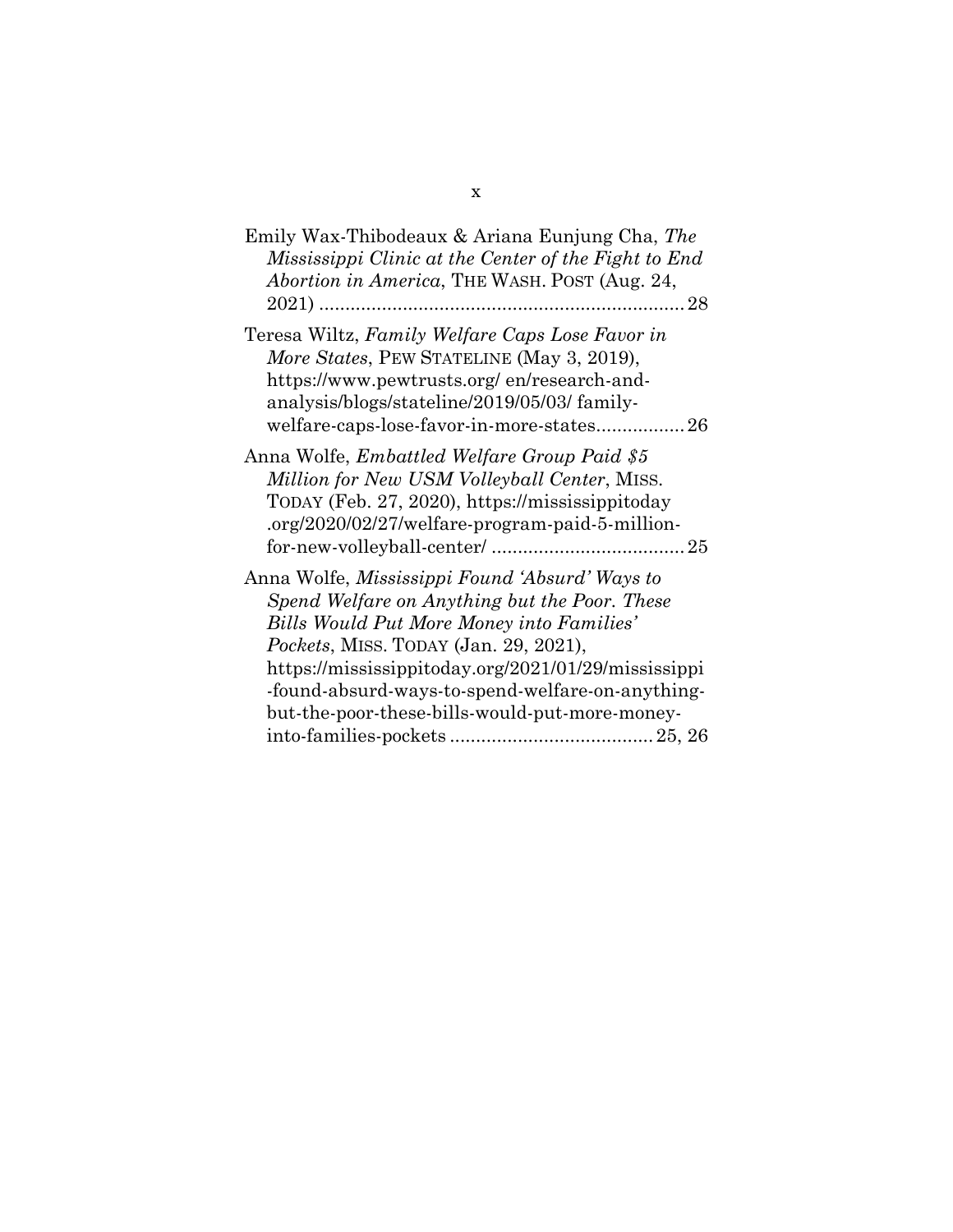#### **INTEREST OF** *AMICI CURIAE*

*Amici* Serena Mayeri, Melissa Murray, and Reva Siegel are professors of constitutional law and equality law. They submit this brief to identify and explain the equal protection principles that support Respondents' position and afford an independent basis on which to affirm the judgment below.[1](#page-11-0)

Serena Mayeri is Professor of Law and History at University of Pennsylvania Carey Law School; Melissa Murray is Frederick I. and Grace Stokes Professor of Law at New York University School of Law; and Reva Siegel is Nicholas deB. Katzenbach Professor of Law at Yale Law School.[2](#page-11-1)

#### **SUMMARY OF ARGUMENT**

The fundamental right at stake in this case matters to millions of Americans—not only to those who choose to end their pregnancies, but also to those who make life decisions secure in the understanding that they *could* make that choice if necessary. One in four women of child-bearing age in this country will have an abortion. They represent every race, religion,

<span id="page-11-0"></span><sup>1</sup> All parties have consented to the filing of this brief. No counsel for a party authored this brief in whole or in part, and no party or counsel for a party made a monetary contribution intended to fund its preparation or submission. No person other than *amici* or *amici*'s counsel made a monetary contribution to the preparation or submission of this brief.

<span id="page-11-1"></span><sup>2</sup> *Amici* join this brief as individuals; institutional affiliation is noted for informational purposes only and does not indicate endorsement by institutional employers of the positions advocated in this brief.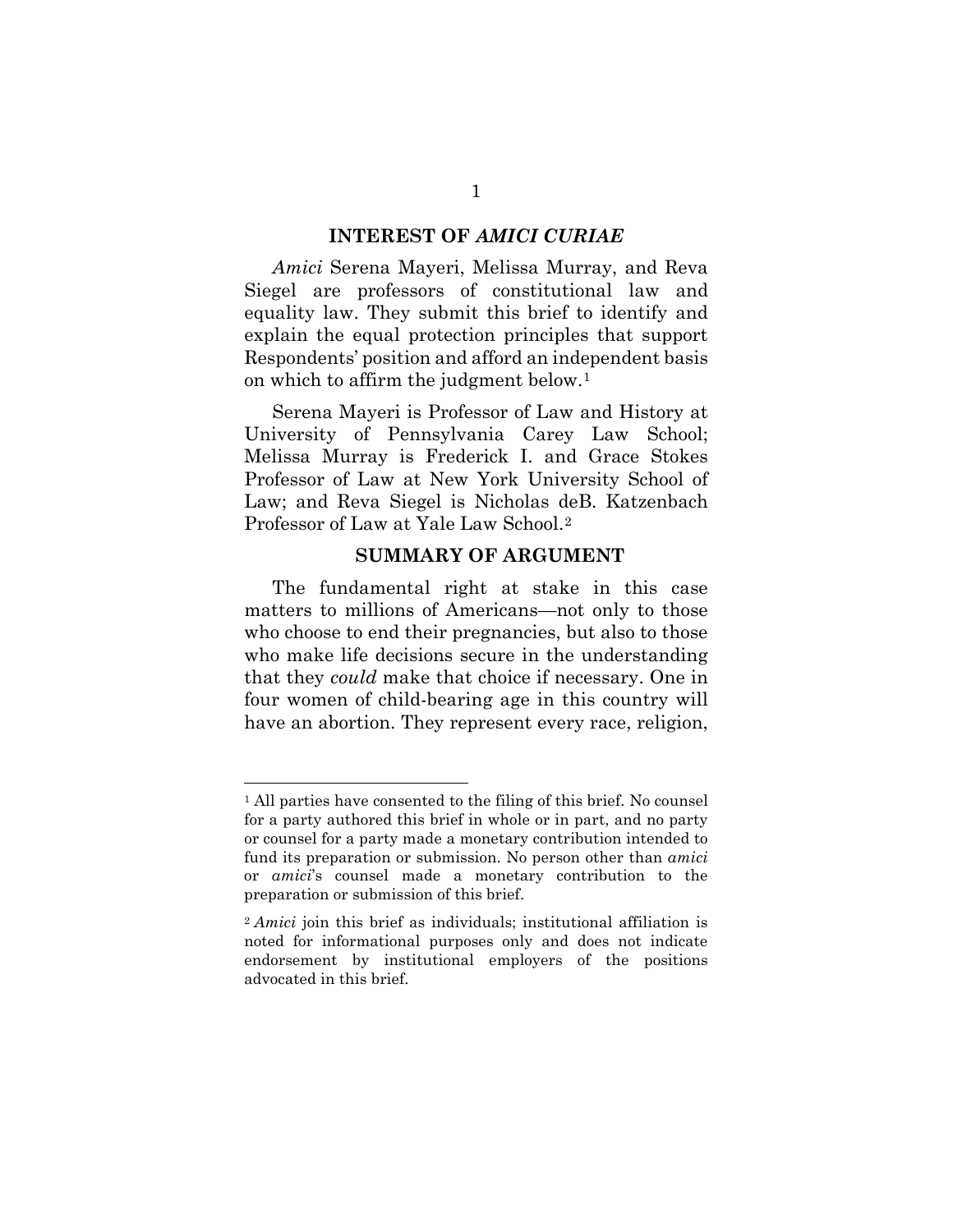socioeconomic background, and more.[3](#page-12-0) They often are already raising children themselves. And because our society provides such inadequate infrastructure for families and so little support for caregivers, increasingly, those who decide to end their pregnancies are living in poverty.[4](#page-12-1) 

HB 1510 impermissibly burdens the constitutional right to liberty and bodily autonomy—in direct violation of this Court's precedent in *Roe v. Wade*, 410 U.S. 113 (1973), and *Planned Parenthood of Southeastern Pennsylvania v. Casey*, 505 U.S. 833 (1992). *See* Resp. Br. 2-3, 12-15. But HB 1510 also violates another fundamental constitutional guarantee—the right to equal protection under the law. *See id.* at 36-41. As *amici* explain in this brief, the Equal Protection Clause supplies an additional, independent basis for the constitutional right to an abortion, and it forbids states like Mississippi from trampling on that right by passing laws like HB 1510.

<span id="page-12-0"></span><sup>3</sup> *See* Rachel K. Jones & Jenna Jerman, *Population Group Abortion Rates and Lifetime Incidence of Abortion: United States, 2008-2014*, 107 AM. J. PUB. HEALTH 1904, 1907 (2017) (finding that "an estimated 23.7% of women aged 15 to 44 years in 2014 will have an abortion by age 45"); *see also* Patrick T. Brown, *Catholics Are Just as Likely to Get an Abortion as Other U.S. Women. Why?*, AMERICA (Jan. 24, 2018), https://www. americamagazine.org/politics-society/2018/01/24/catholics-arejust-likely-get-abortion-other-us-women-why.

<span id="page-12-1"></span><sup>4</sup> *See, e.g.*, Sabrina Tavernise, *Why Women Getting Abortions Now Are More Likely to Be Poor*, N.Y. TIMES (July 9, 2019), https://www.nytimes.com/2019/07/09/us/abortion-accessinequality.html ("Half of all women who got an abortion in 2014 lived in poverty, double the share from 1994 … .").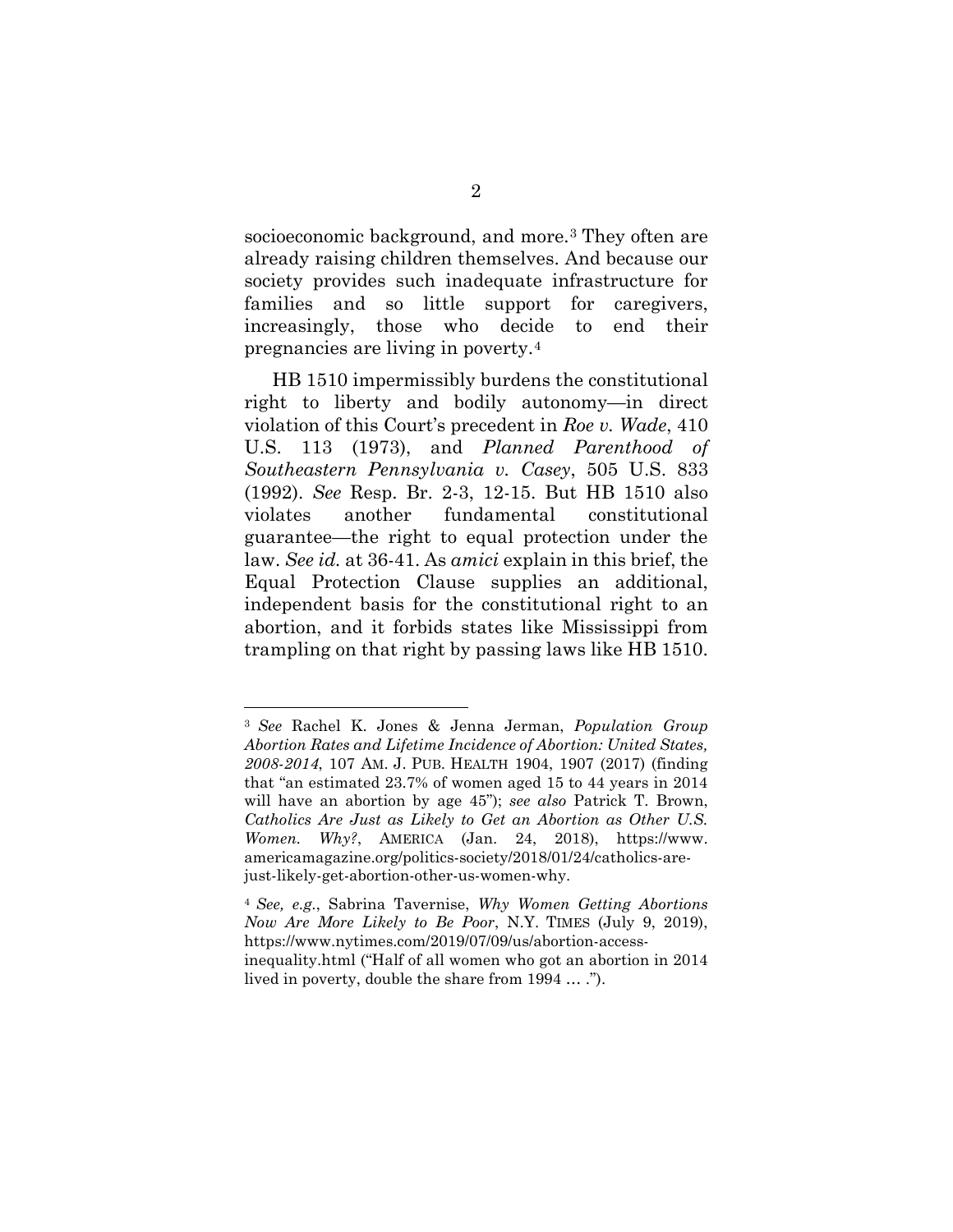Under this Court's equal protection jurisprudence, laws that classify on the basis of sex—including laws that regulate pregnancy—are subject to heightened scrutiny. *United States v. Virginia*, 518 U.S. 515, 533- 34 (1996) ("*Virginia*"); *see also Nev. Dep't of Hum. Res. v. Hibbs*, 538 U.S. 721, 728-34 (2003). To survive heightened scrutiny, the State of Mississippi must offer an "exceedingly persuasive justification" for its sex-based classification: specifically, it must show that its decision to regulate by sex-discriminatory means is substantially related to the achievement of important governmental objectives. *Virginia*, 518 U.S. at 531-33. In making that showing, the State may "not rely on overbroad generalizations about the different talents, capacities, or preferences of males and females," nor may sex classifications "be used, as they once were, to create or perpetuate the legal, social, and economic inferiority of women." *Id.* at 533-34 (internal citation omitted). HB 1510 does not pass constitutional muster under this standard.

Mississippi has enacted HB 1510 to "protect[] the life of the unborn" and to "protect[] the health of women." *See* H.B. 1510 § 1(2)(b)(i)-(v), 2018 Leg., Reg. Sess. (Miss. 2018) (citations omitted). With certain narrow exceptions, the statute prohibits physicians from performing "an abortion" on a "maternal patient" after 15 weeks—singling out a pregnant woman and imposing on her the role of mother. *See id*. § 1(4). But the State denies the enormity of this imposition by expressly claiming that coercing motherhood, over a woman's objection, protects the woman in addition to any fetal life she may carry. *See id*. § 1(2)(b)(ii)-(v). The statute's paternalist justifications derive from "overbroad generalizations," *Virginia*, 518 U.S. at 533,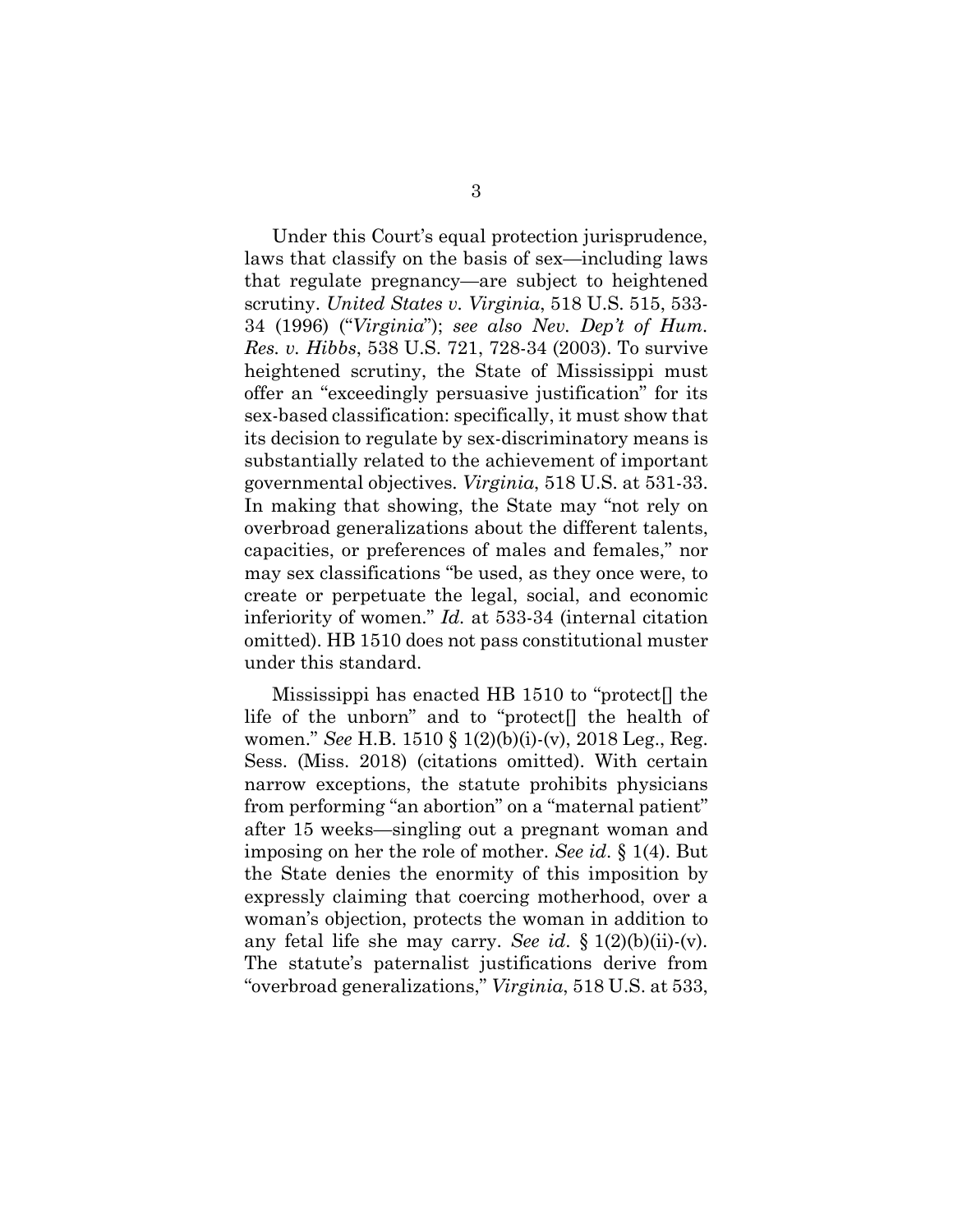about women as destined for motherhood that date back to nineteenth-century anti-abortion campaigns.

Relying on these antiquated sex-role stereotypes, Mississippi assumed it could fulfill *both* of its important objectives (protecting fetal life and women's health) by prohibiting abortion after 15 weeks. Because the State relied so heavily on sex-role stereotypes to achieve its two ends, it failed to explore the many less discriminatory and noncoercive ways to reduce abortion and to protect the life and health of women and future generations—such as by providing appropriate and effective sex education or assisting those who wish to bear children.

For these reasons, Mississippi has failed to offer an "exceedingly persuasive justification" for forcing a woman to continue pregnancy. *Id*. at 531. HB 1510 instead enforces a sex-based and coercive classification that "perpetuate[s] the legal, social, and economic inferiority of women." *Id*. at 534. Although people of all gender identities may become pregnant, seek abortions, or bear children, *see* Resp. Br. 13 n.3, this brief focuses on the constitutionally impermissible sex-role judgments about women that historically undergird laws regulating abortion, *see infra* Part II, including HB 1510. *See, e.g.*, Miss. H.B. 1510 § 1(2) (using language such as "maternal patient" and "women"); *see also infra* n.13 (reporting on debate among State legislators about the Mississippi women on whom the State's abortion regulations focus).[5](#page-14-0)

<span id="page-14-0"></span><sup>5</sup> Laws that discriminate on the basis of pregnancy can involve various forms of sex-based discrimination, as this Court has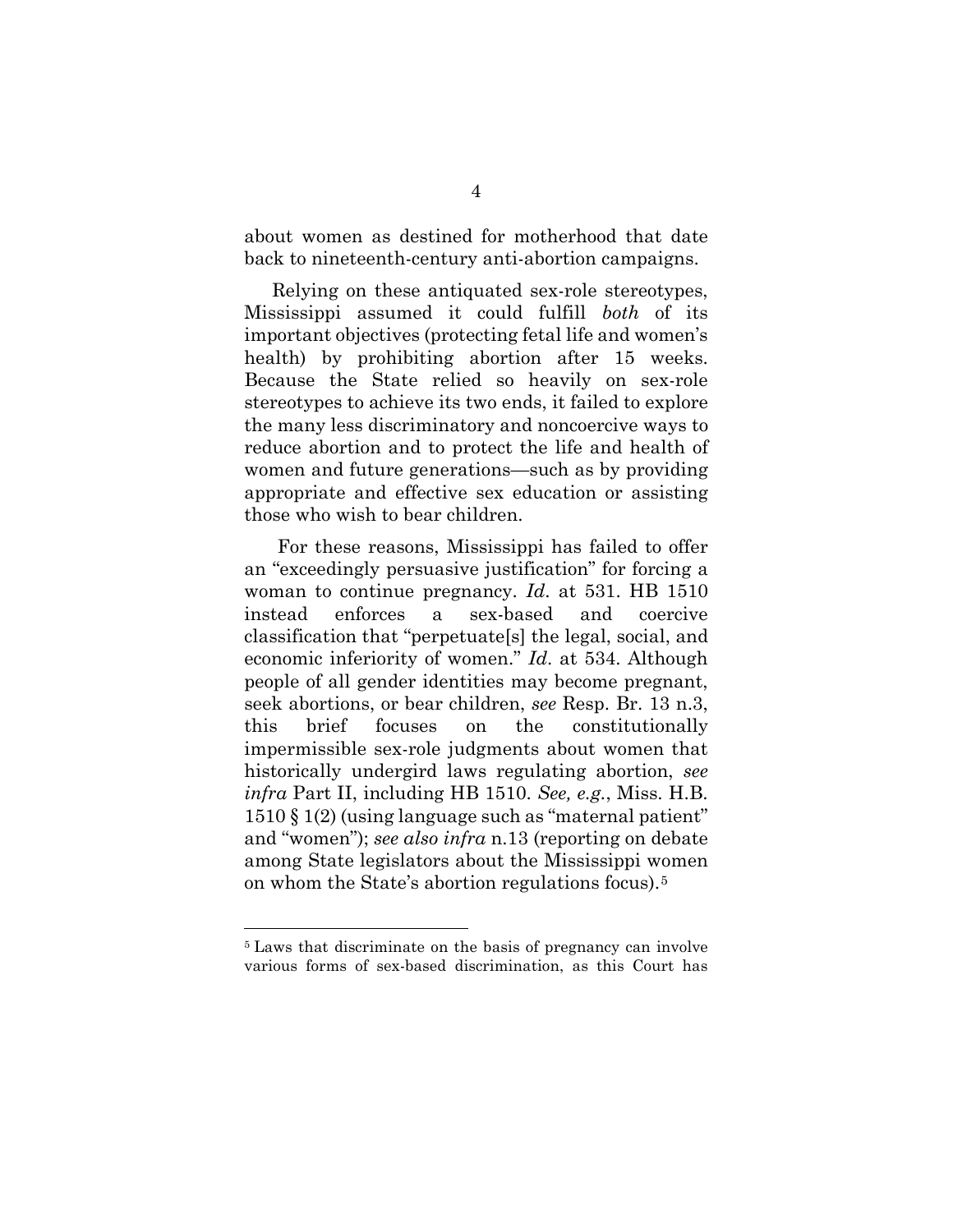This brief proceeds in four parts. *First*, *amici* demonstrate that, under this Court's existing precedent, laws that regulate pregnancy, like HB 1510, are sex classifications subject to heightened scrutiny. *Second*, *amici* explain how HB 1510's attempt to protect both women's health and fetal life violates settled equal protection principles by relying on archaic notions about a woman's social role. *Third*, *amici* show that Mississippi relied on these impermissible assumptions to enact HB 1510's regulation on abortion and, in fact, rejected numerous other less discriminatory means of protecting women's health and fetal life. And *fourth*, *amici* explain why attempts to justify HB 1510 on equality grounds are meritless.

#### **ARGUMENT**

### **I. HB 1510 VIOLATES THE EQUAL PROTECTION CLAUSE**

## **A. This Court's Precedents Recognize That Equality Principles Underlie the Constitutional Right to an Abortion**

The right to make decisions about whether to end a pregnancy is grounded in both the Due Process and Equal Protection Clauses. In *Casey*, this Court acknowledged that women's talent, capacity, and right "to participate equally in the economic and social life

acknowledged. *Cf. Bostock v. Clayton County*, 140 S. Ct. 1731, 1744 (2020) ("In *Phillips*, the employer could have accurately spoken of its policy as one based on 'motherhood.' In much the same way, today's employers might describe their actions as motivated by their employees' homosexuality or transgender status.").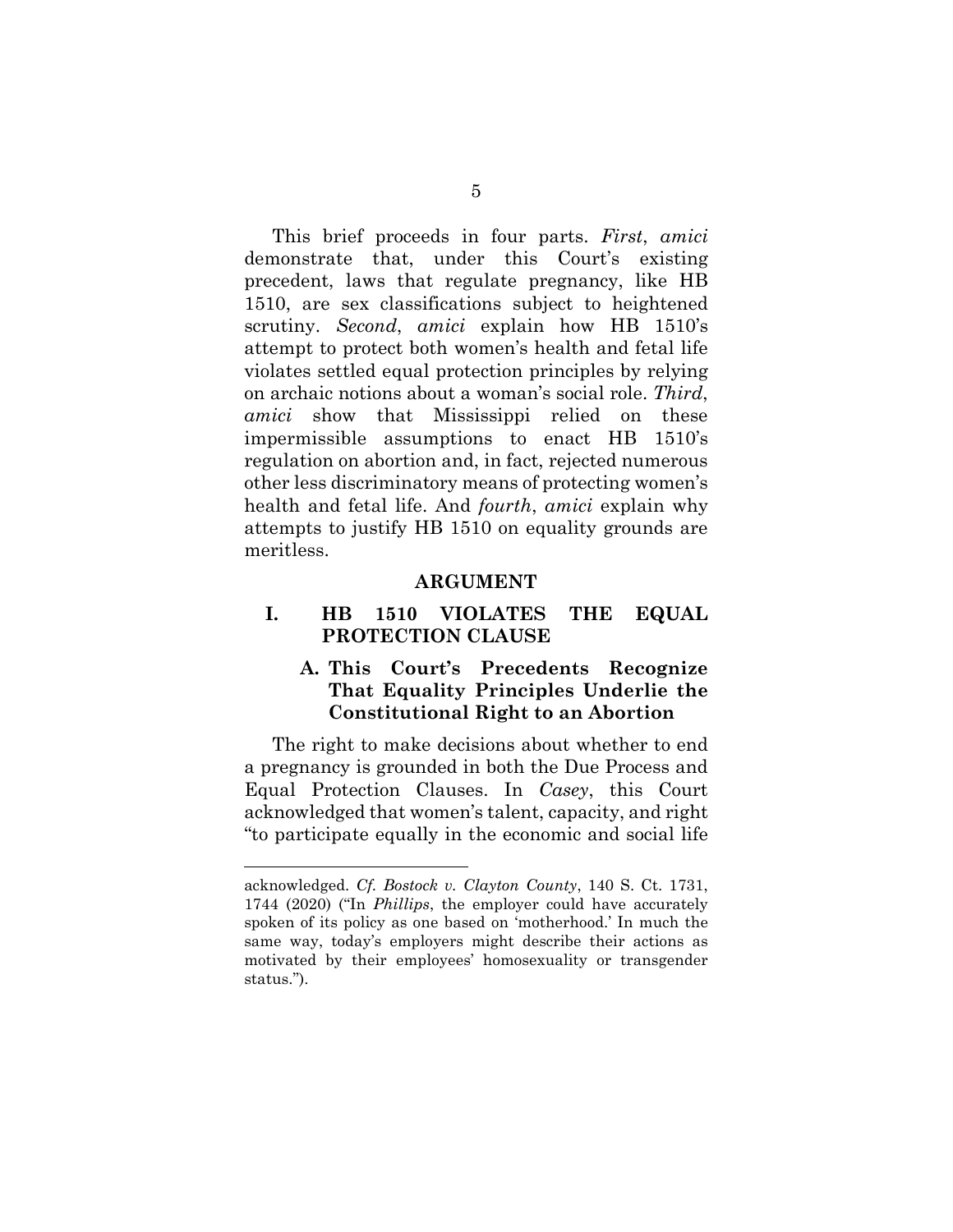of the Nation" is dependent on "their ability to control their reproductive lives." 505 U.S. at 856. Indeed, because of the physical, emotional, spiritual, economic, and social stakes of pregnancy and motherhood, the State cannot "insist, without more, upon its own vision of the woman's role, however dominant that vision has been in the course of our history and of our culture. The destiny of the woman must be shaped to a large extent on her own conception of her spiritual imperatives and her place in society." *Id.* at 852; *see also Gonzales v. Carhart*, 550 U.S. 124, 172 (2007) (Ginsburg, J., dissenting) ("[L]egal challenges to undue restrictions on abortion procedures … center on a woman's autonomy to determine her life's course, and thus to enjoy equal citizenship  $\ldots$  .").<sup>[6](#page-16-0)</sup>

And just last Term, Justice Sotomayor recognized the equality interests at stake in accessing abortion. Justice Sotomayor observed that "[t]his country's laws have long singled out abortions for more onerous treatment than other medical procedures that carry similar or greater risks," imposing "an unnecessary, irrational, and unjustifiable undue burden on women seeking to exercise their right to choose." *FDA v. Am. Coll. of Obstetricians & Gynecologists*, 141 S. Ct. 578, 585 (2021) (Sotomayor, J., dissenting) (citing *Gonzales*, 550 U.S. at 172 (Ginsburg, J., dissenting)).

<span id="page-16-0"></span><sup>6</sup> *Cf*. *Lawrence v. Texas*, 539 U.S. 558, 575 (2003) ("Equality of treatment and the due process right to demand respect for conduct protected by the substantive guarantee of liberty are linked in important respects, and a decision on the latter point advances both interests.").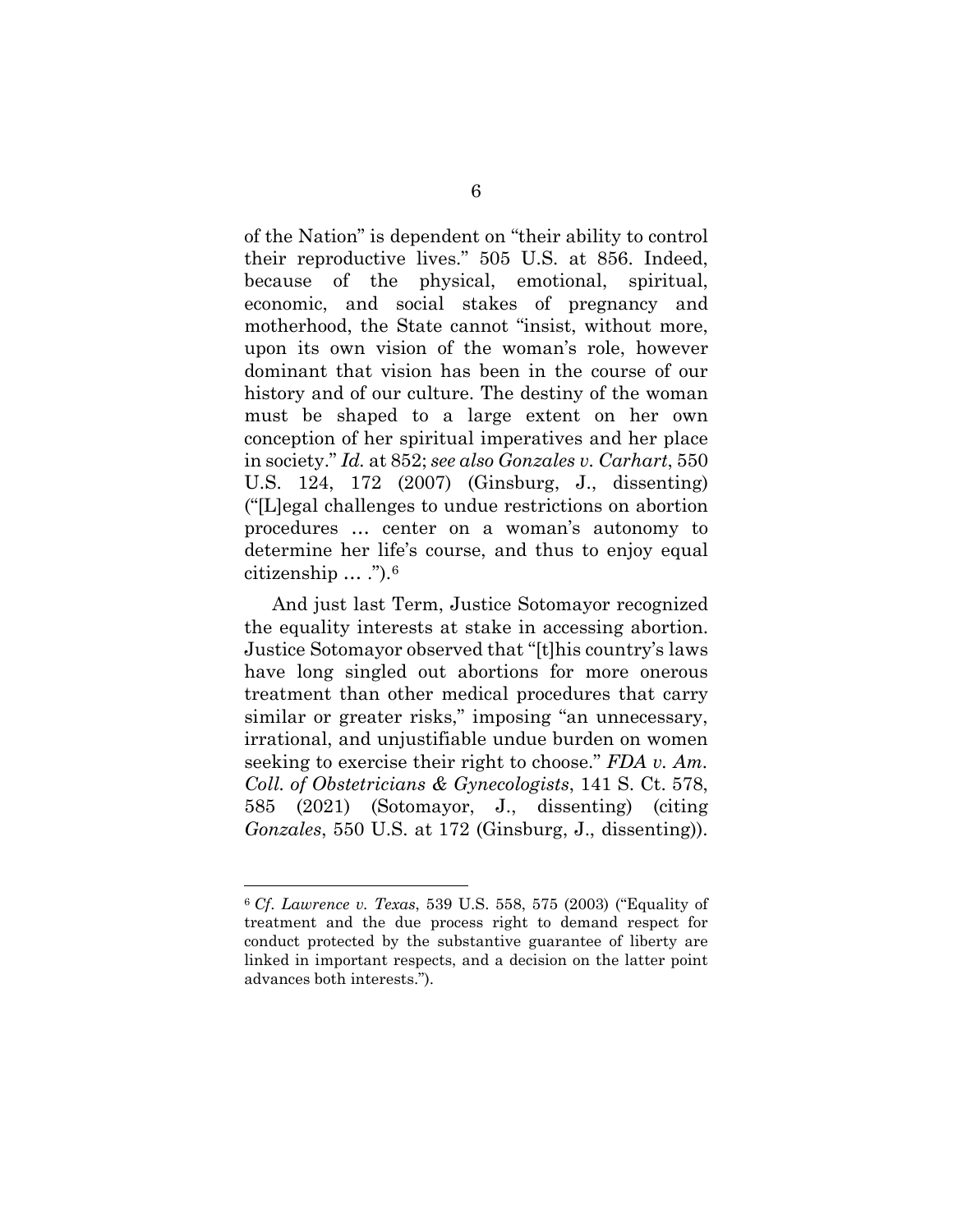Those undue burdens are often most severe for lowincome women and women of color. *Id.* at 582.

Accordingly, Justices of this Court have long acknowledged the fundamental equality principles that underlie the constitutional right to an abortion. Similarly, and over time, the Court has applied its prohibition on discriminatory sex-based classifications to laws regulating pregnancy. As *amici* explain in further detail below, HB 1510 violates those equality principles by imposing an unjustified and profoundly dangerous sex-based restriction on a woman's right to control her own reproductive life[.7](#page-17-0)

### **B. Pregnancy Regulations Are Sex-Based Classifications Subject to Heightened Scrutiny**

Throughout much of American history, belief in traditional gender roles has shaped the Nation's laws, including the assumptions that "a woman is, and should remain, 'the center of home and family life,'" and that "'a proper discharge of [a woman's] maternal

<span id="page-17-0"></span><sup>7</sup> Even before *Casey*, prominent legal scholars recognized that the abortion right is also protected by the Constitution's equality guarantees. *See Casey*, 505 U.S. at 928 & n.4 (Blackmun, J., concurring in part) (observing that the "assumption—that women can simply be forced to accept the 'natural' status and incidents of motherhood—appears to rest upon a conception of women's role that has triggered the protection of the Equal Protection Clause" and citing scholarship); *see also* Serena Mayeri, *Undue-ing Roe: Constitutional Conflict and Political Polarization in* Planned Parenthood v. Casey, *in* REPRODUCTIVE RIGHTS AND JUSTICE STORIES 150-52 (Melissa Murray, Katherine Shaw & Reva B. Siegel, eds. 2019) (describing role of sex equality principles in academic and judicial discourse leading up to *Casey*).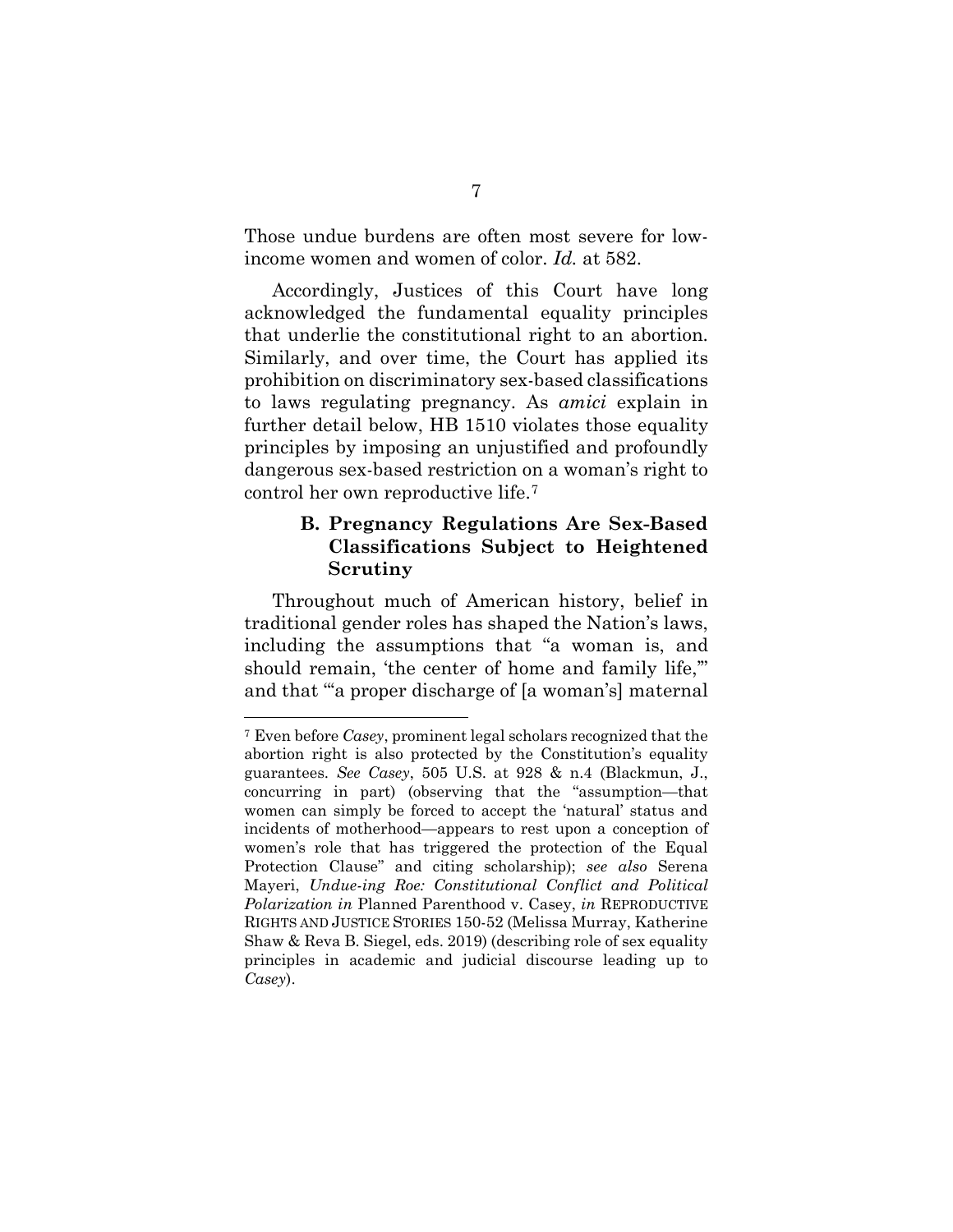functions … justif[ies] [protective] legislation,'" *Hibbs*, 538 U.S. at 729 (third alteration added) (citing *Hoyt v. Florida*, 368 U.S. 57, 62 (1961), and *Muller v. Oregon*, 208 U.S. 412, 422 (1908)). Those sex-role stereotypes led three members of this Court to insist that "[t]he paramount destiny and mission of woman are to fulfil the noble and benign offices of wife and mother. This is the law of the Creator." *Bradwell v. Illinois*, 83 U.S. (16 Wall.) 130, 141 (1872) (Bradley, J., joined by Swayne and Field, JJ., concurring in judgment) (upholding a state's denial of a law license to a woman because of her sex).

Fifty years ago, this Court changed course and began to strike down sex-based state action that enforced these traditional gender stereotypes as unconstitutional under the Equal Protection Clause. *See Reed v. Reed*, 404 U.S. 71, 76 (1971); *Frontiero v. Richardson*, 411 U.S. 677, 684-85 (1973) (plurality opinion) (citing *Bradwell* as evidence of the Nation's "long and unfortunate history of sex discrimination"). The Court did not initially give a clear account of how pregnancy-based regulations perpetuate these stereotypes. *See Geduldig v. Aiello*, 417 U.S. 484, 496 n.20 (1974). But as the Court gained experience interpreting the Pregnancy Discrimination Act of 1978, 42 U.S.C. § 2000e(k) (2018), it began to explain how certain laws regulating pregnancy could be based on impermissible sex-role stereotypes, *see Cal. Fed. Sav. & Loan Ass'n v. Guerra*, 479 U.S. 272, 289-90 (1987) (Marshall, J.) (upholding a state law mandating a reasonable, unpaid pregnancy disability leave as consistent with the Pregnancy Discrimination Act and Title VII because it "promotes equal employment opportunity" and "does not reflect archaic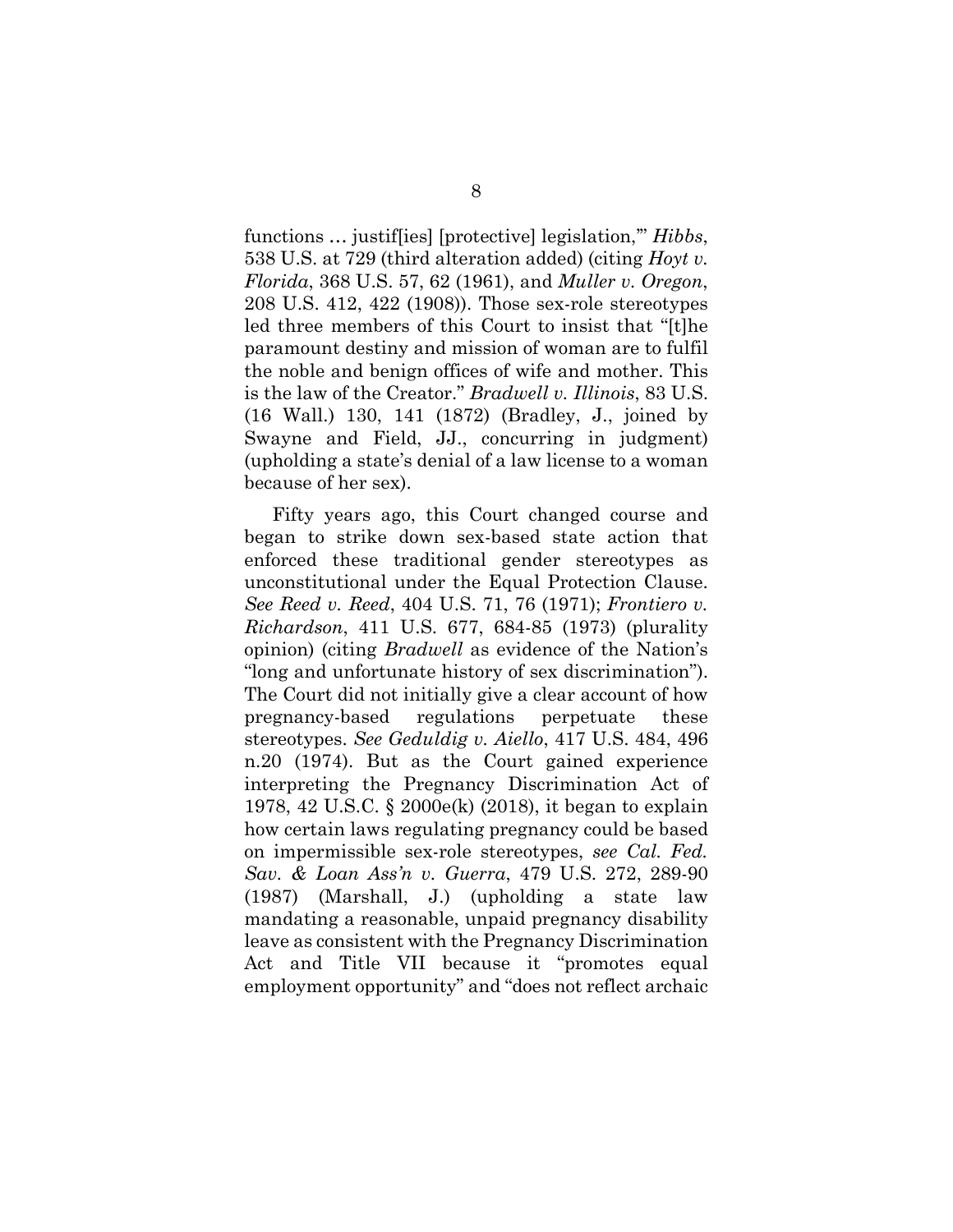or stereotypic notions about pregnancy and the abilities of pregnant workers").

The Court thereafter made clear that equal protection principles apply with equal force to pregnancy-based classifications. Justice Ginsburg's landmark decision in *United States v. Virginia* recognized that pregnancy-based regulations, too, are sex classifications subject to scrutiny under the Equal Protection Clause. *See Virginia*, 518 U.S. at 533-34 (citing *Cal. Fed.*, 479 U.S. at 289). In *Virginia*, the Court held that sex classifications cannot be justified by physical differences between men and women. The Court affirmed that the Constitution's equality guarantees extend to women as men's equals, regardless of any "inherent differences" between the sexes. Those "[i]nherent differences," the Court explained, "remain cause for celebration, but not for denigration of the members of either sex or for artificial constraints on an individual's opportunity." *Id.*

Not every sex classification, the Court reasoned, was constitutionally infirm. Sex classifications that "promot[e] equal employment opportunity" or "advance [the] full development of the talent and capacities of our Nation's people"—like the state law establishing unpaid pregnancy disability leave at issue in *Cal. Fed.*—are permissible. *Id.* at 533 (quoting *Cal. Fed.*, 479 U.S. at 289 (first alteration in original)). But the Court in *Virginia* held that the Constitution's guarantee of equal protection means that sex "classifications may not be used, as they once were … to create or perpetuate the legal, social, and economic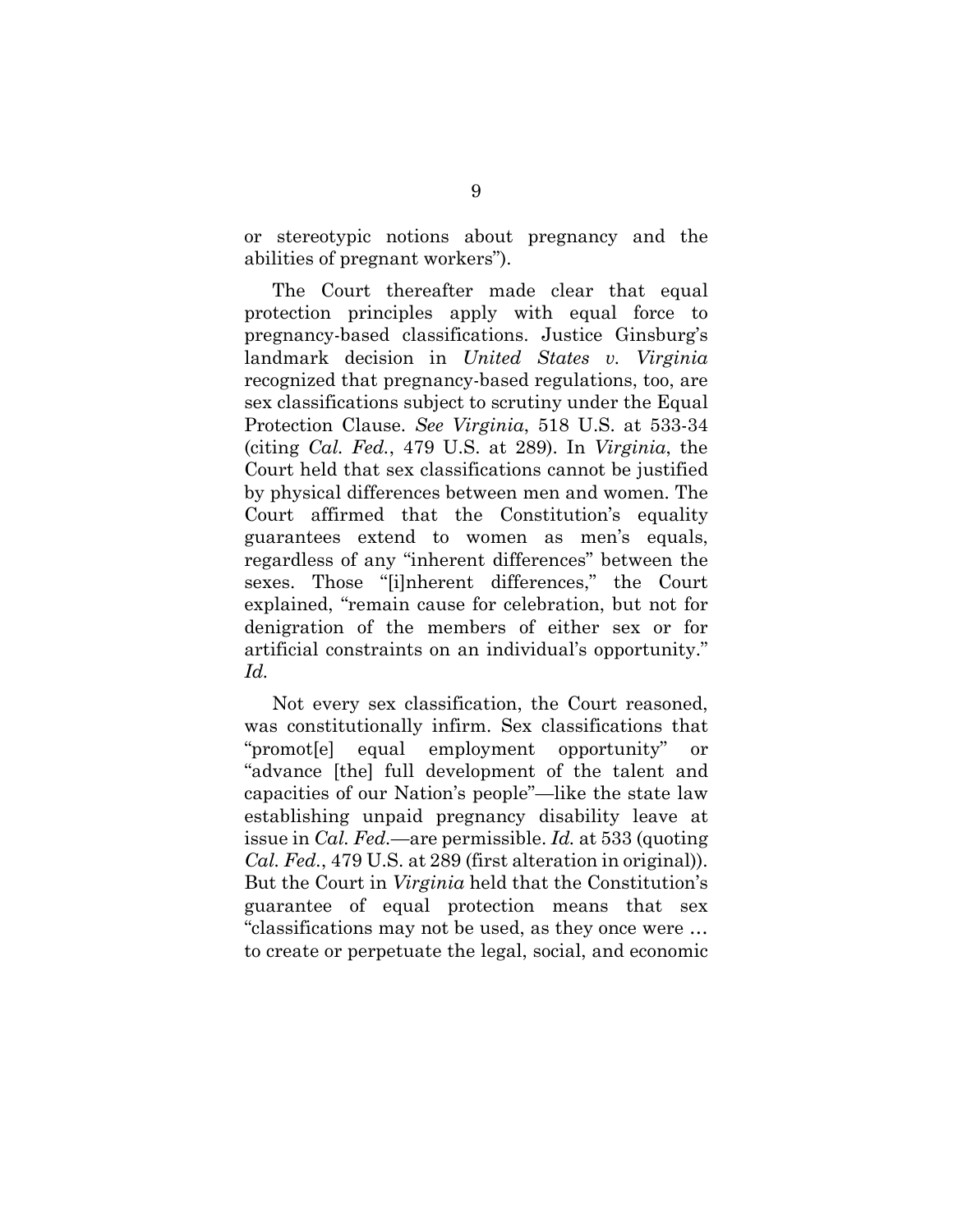inferiority of women." *Id.* at 534 (internal citation omitted).

Seven years later, Chief Justice Rehnquist elaborated on *Virginia*'s logic, further confirming that the Equal Protection Clause applied to laws regulating pregnancy. In *Hibbs*, the Court held that Congress could enact the Family and Medical Leave Act to remedy and prevent inequality in the provision of family leave because historically, "ideology about women's roles" had been used to justify discrimination against women particularly when they were "mothers or mothers-to-be." 538 U.S. at 736 (citation omitted).

*Hibbs* made clear that pregnancy-based regulations anchored in archaic stereotypes about gender roles can violate the Equal Protection Clause. As Chief Justice Rehnquist put it, the "differential [maternity and paternity] leave policies were not attributable to any differential physical needs of men and women, but rather to the pervasive sex-role stereotype that caring for family members is women's work." *Id.* at 731. Laws perpetuating such sex-role stereotypes injured women *and* men. And "[t]hese mutually reinforcing stereotypes," the Chief Justice recognized, "created a self-fulfilling cycle of discrimination that forced women to continue to assume the role of primary family caregiver." *Id.* at 736 ("Because employers continued to regard the family as the woman's domain, they often denied men similar accommodations or discouraged them from taking leave.").

Taken together, *Virginia* and *Hibbs* establish that laws regulating pregnancy are sex-based classifications that violate the Equal Protection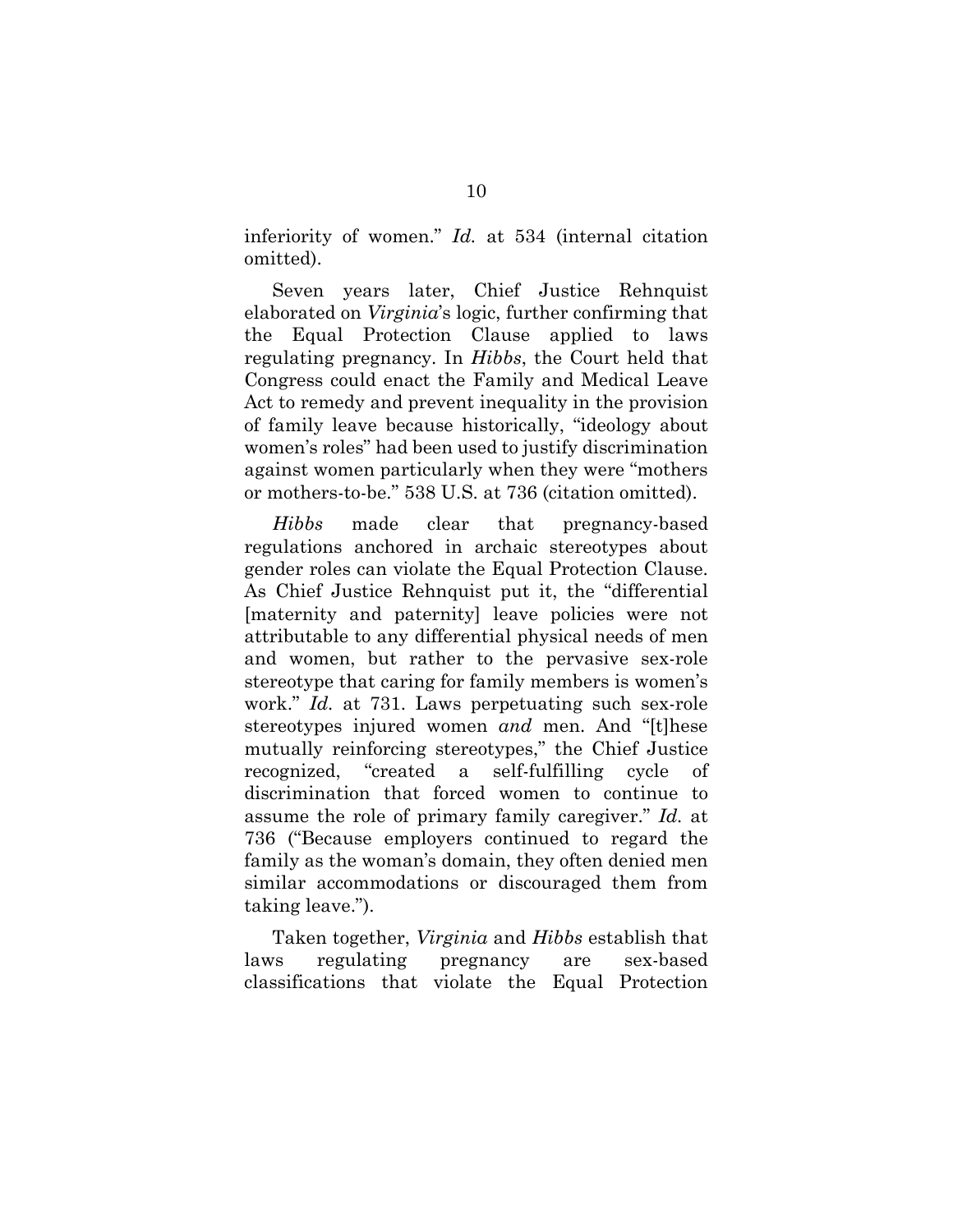Clause when they are rooted in sex-role stereotypes that injure or subordinate. *See* Reva B. Siegel, *The Pregnant Citizen, from Suffrage to the Present*, 19TH AMENDMENT SPECIAL EDITION GEO. L.J. 167, 189-211 (2020); *see also id.* at 208 & n.229 (explaining *Geduldig*'s status after *Virginia* and *Hibbs*).

#### **C. Because HB 1510 Regulates Pregnancy, It Must Satisfy Heightened Scrutiny**

HB 1510 singles out pregnant women for coercive regulation. By its terms, the law is designed to deprive women, and not men, of their right to make choices about whether or not to have children.

Because Mississippi has chosen "discriminatory means" to protect health and life, the State must satisfy heightened scrutiny by offering "exceedingly persuasive" justification for its choice of means that does not rely on "overbroad generalizations" about the differences between sexes. *Virginia*, 518 U.S. at 533. In scrutinizing sex-based state action for impermissible sex stereotyping, the *Virginia* standard examines the law's historical context and the State's decision-making in a larger policy context to ascertain whether the State's sexbased classification is being used "to create or perpetuate the legal, social, and economic inferiority of women." *Id.* at 534[.8](#page-21-0)

<span id="page-21-0"></span><sup>8</sup> *See Virginia*, 518 U.S. at 535-40 (determining from historical context that stereotyped beliefs about sex roles originating in nineteenth-century ideas about women's physical and reproductive fragility underpinned the exclusion of women from VMI); *id.* at 539 (determining from policy context that VMI's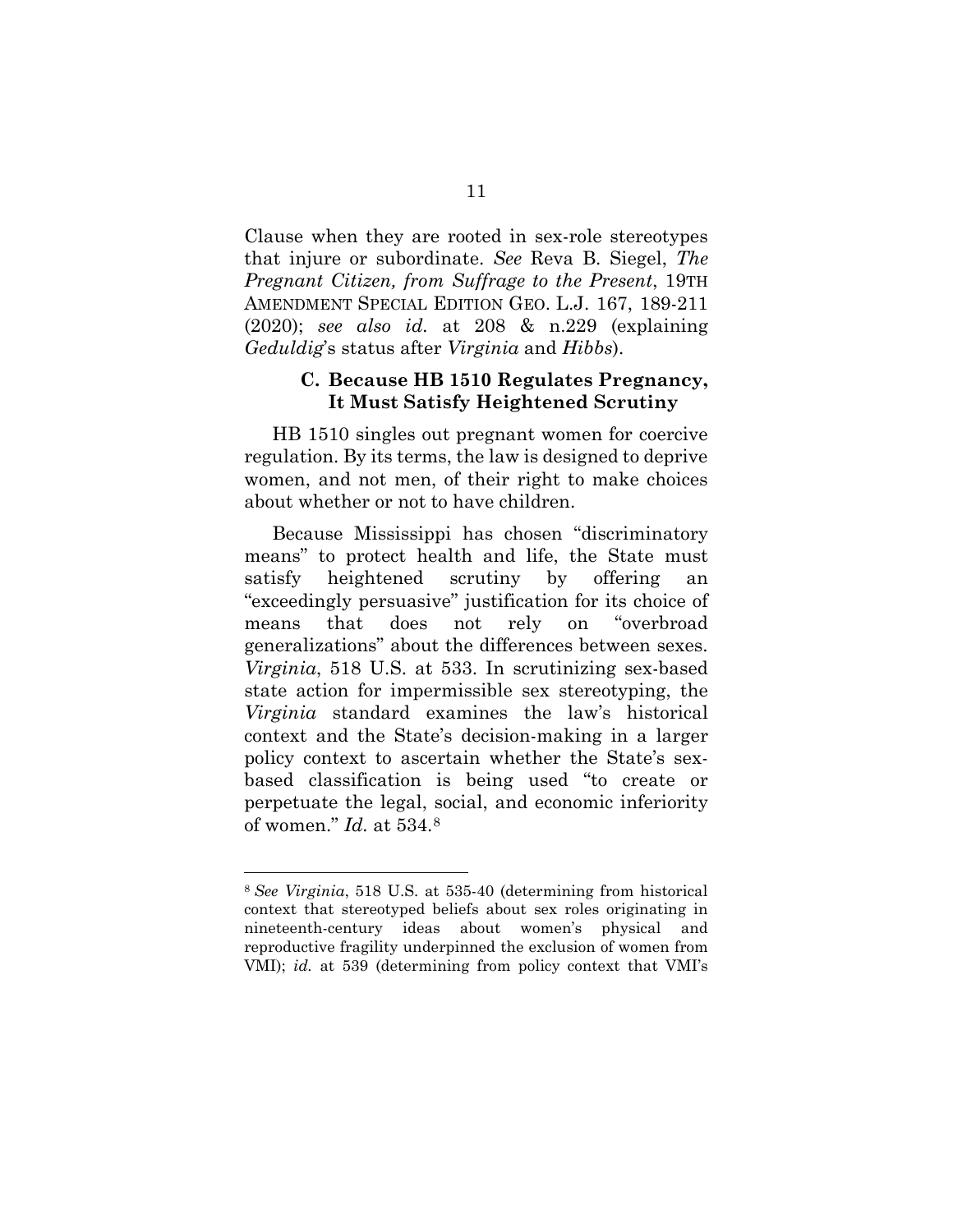HB 1510 does not satisfy heightened scrutiny for at least two reasons. First, considered in historical context, the State's legislative findings reflect "ancient notions about women's place in the family and under the Constitution—ideas that have long since been discredited." *Gonzales*, 550 U.S. at 185 (Ginsburg, J., dissenting). *See infra* Part II. Second, relying on these traditional sex roles, the State assumed it could protect fetal life *and* the health of women by prohibiting abortion after 15 weeks. But gripped by those stereotyped beliefs, Mississippi failed to adopt many alternative, less discriminatory means of reducing abortion and supporting those who seek to raise children. *See infra* Part III.

### **II. MISSISSIPPI'S JUSTIFICATIONS FOR HB 1510 ARE INEXTRICABLY INTERTWINED WITH OUTDATED STEREOTYPES ABOUT WOMEN**

Petitioners insist that *Roe* and *Casey* "shackle States to a view of the facts that is decades out of date." Pet. Br. 4. To the contrary, Mississippi's own logic and its laws are anchored in the past.

Today, as in the past, advocates of laws like HB 1510 argue that restricting abortion will protect fetal life *and* protect women—all while denying that limiting abortion access risks hurting women. [9](#page-22-0) *See*

rejection of coeducation in 1986 did not reflect "any Commonwealth policy evenhandedly to advance diverse educational options").

<span id="page-22-0"></span><sup>9</sup> In the 1990s, in response to public unease with arguments against abortion that ignored or attacked women, advocates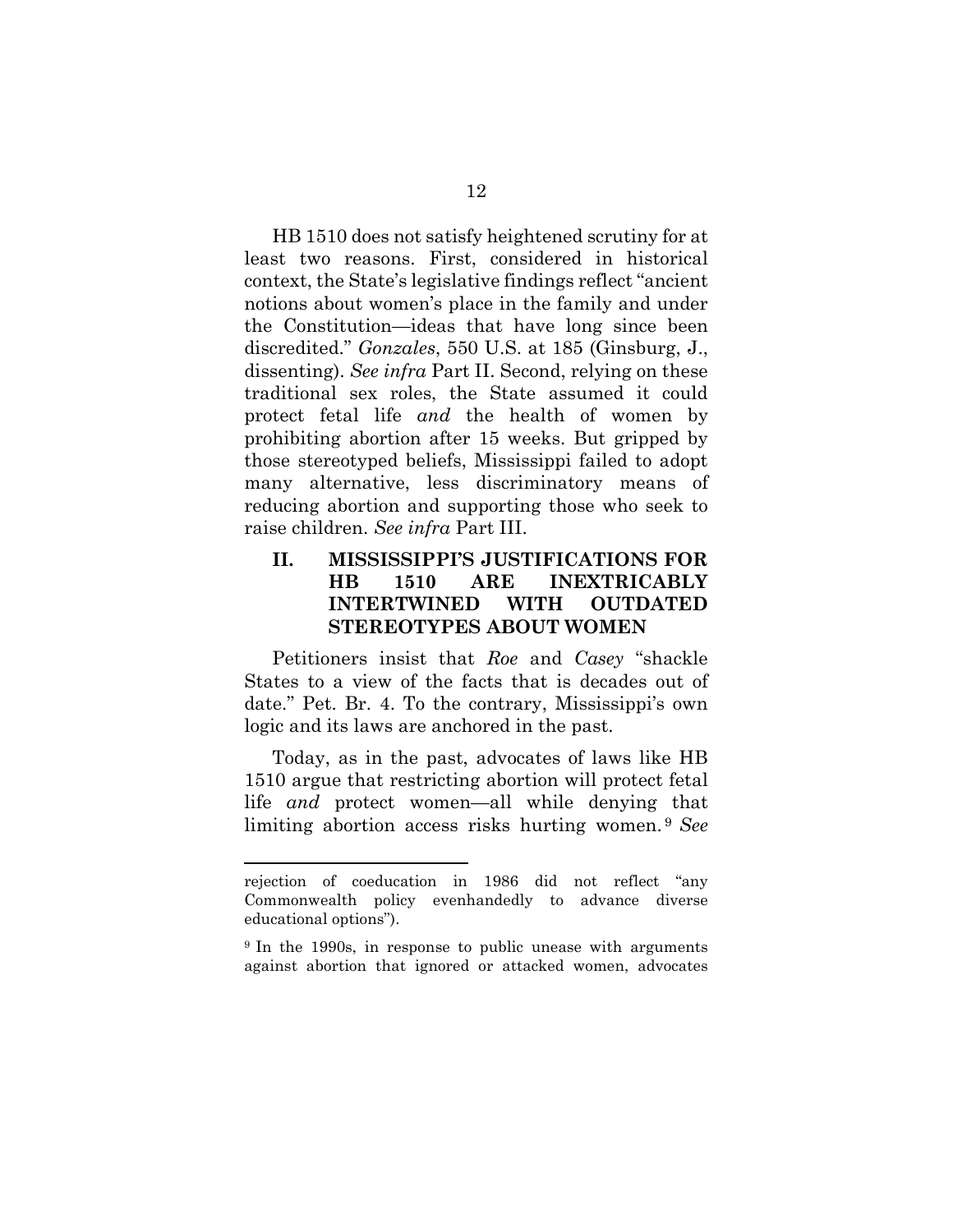Miss. H.B. 1510 § 1(2)(b)(i) (finding that banning abortion protects fetal life); *id.* § 1(2)(b)(ii)-(v) (finding that banning abortion protects women).

These justifications are not new. The nineteenthcentury anti-abortion campaign, too, claimed that regulating abortion would protect women's physical and psychological health. The anti-abortion campaign shows how a call to protect a pregnant woman's health can function as an effort to enforce a woman's role as mother. Most importantly, the campaign demonstrates how seemingly benign concerns can be deeply entangled with wholly unconstitutional reasons for compelling a woman to bear a child. *See* Reva Siegel, *Reasoning from the Body: A Historical Perspective on Abortion Regulation and Questions of Equal Protection*, 44 STAN. L. REV. 261, 280-323 (1992) (showing how nineteenth-century doctors argued that banning abortion would protect fetal life, protect a woman's health, enforce wives' marital duties, and control the relative birthrates of "native" and immigrant populations, in order to preserve the demographic character of the nation); *see also infra* Part IV.

began to emphasize that restricting abortion not only protects fetal life, but also protects women's psychological and physical health. *See* Reva B. Siegel, *Why Restrict Abortion? Expanding the Frame on* June Medical, 2020 SUP. CT. REV. (forthcoming 2021) (manuscript at 20-33), https://papers.ssrn.com/sol3/papers.cfm? abstract id=3799645 (explaining how anti-abortion movement's "pro-woman and pro-life" claims implicitly and expressly appeal to the sex role-based belief that what is best for children is best for the mother's health).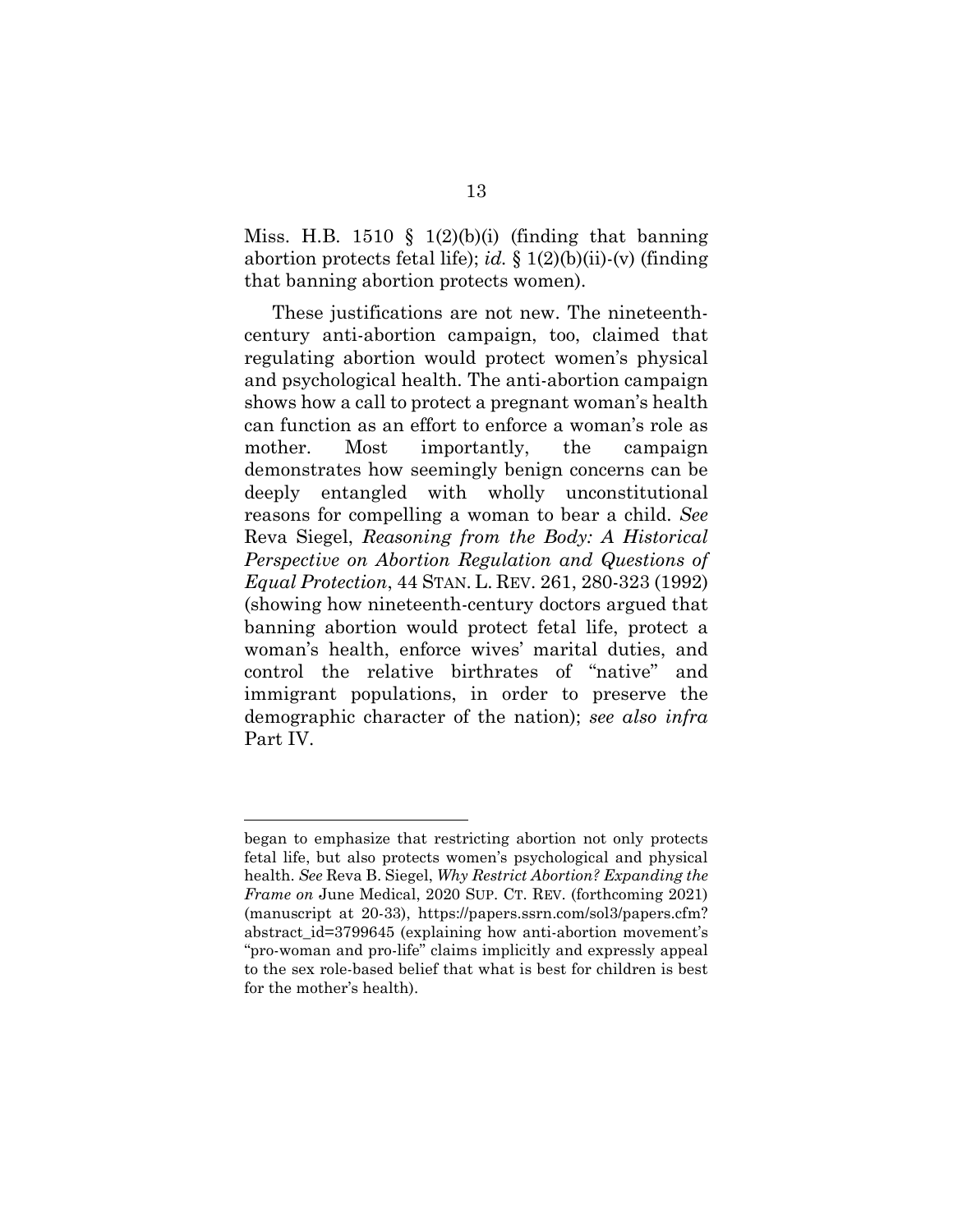### **A. Historical Context Illustrates That Sex Stereotypes Are Interwoven into Abortion Restrictions Like HB 1510**

In the nineteenth century, the physician who led the campaign to ban abortion, Dr. Horatio Storer, claimed that childbearing was "the end for which [married women] are physiologically constituted and for which they are destined by nature." *See* HORATIO STORER, WHY NOT? A BOOK FOR EVERY WOMAN 75-76 (1866); JAMES C. MOHR, ABORTION IN AMERICA: THE ORIGINS AND EVOLUTION OF NATIONAL POLICY, 1800– 1900, 78, 89, 148 (1978) (recounting Storer's role in persuading Americans to ban abortion). According to Storer, avoiding this pre-ordained biological and social role would lead to a woman's physical and social ruin. *See* STORER, *supra*, at 37 ("[A]ny infringement of [natural laws] must necessarily cause derangement, disaster, or ruin."); H.S. POMEROY, THE ETHICS OF MARRIAGE 97 (1888) ("Interference with Nature so that she may not accomplish the production of healthy human beings is a physiological sin of the most heinous sort ... ."). The American Medical Association's 1871 *Report on Criminal Abortion* denounced a woman who ended a pregnancy: "She becomes unmindful of the course marked out for her by Providence, she overlooks the duties imposed on her by the marriage contract." D.A. O'Donnell & W.L. Atlee, *Report on Criminal Abortion*, 22 TRANSACTIONS AM. MED. ASS'N 239, 241 (1871).

During this same time, doctors further justified controlling women's roles by asserting women's incompetence to make their own decisions about sex and childbearing. Because they understood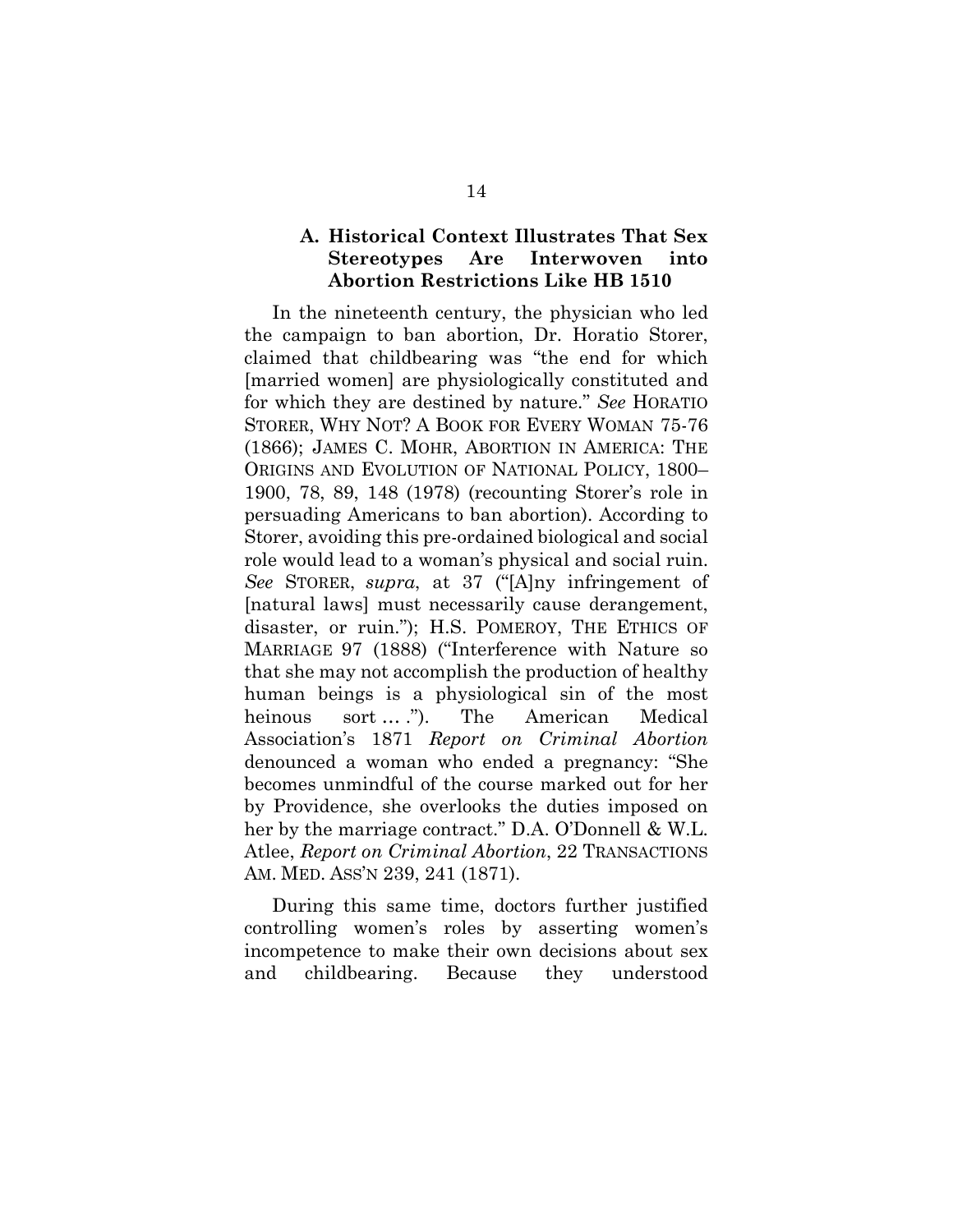childbearing as the "end for which [women] are psychologically constituted and for which they are destined by nature," anti-abortion advocates claimed that termination of pregnancy is "disastrous to a woman's mental, moral, and physical well-being." STORER, *supra*, at 75-76. The notion that interrupting a pregnancy produced feminine hysteria followed neatly from the premise that women lack decisional capacity to choose to avoid motherhood. *See* E.P. Christian, *The Pathological Consequences Incident to Induced Abortion*, 2 DETROIT REV. MED. & PHARMACY 145, 146 (1867) (noting that "violence against the physiological laws of gestation" would cause a "severe and grievous penalty" because of "the intimate relation between the nervous and uterine systems manifested in the various and frequent nervous disorders arising from uterine derangements"). Further, the choice to avoid motherhood was believed to confer "a moral as well as a physical taint" that "stamps its effects indelibly on the constitution of the female." J.J. Mulheron, *Foeticide: A Paper Read Before the Wayne County Medical Society*, 10 PENINSULAR J. MED. 385, 390 (1874).

And just as women's minds were supposedly irrevocably and deleteriously affected by abortion, so too were their bodies. Physicians claimed that abortion would "insidiously undermine[]" women's reproductive organs, and "permanently incapacitate[] [women] for conception." STORER, *supra*, at 50. A woman who has an abortion "destroys her health … [and] sooner or later comes upon the hands of the physician suffering with uterine disease." O.S. Phelps, *Criminal Abortion: Read Before the Calhoun County Medical Society,* 1 DETROIT LANCET 725, 728 (1878).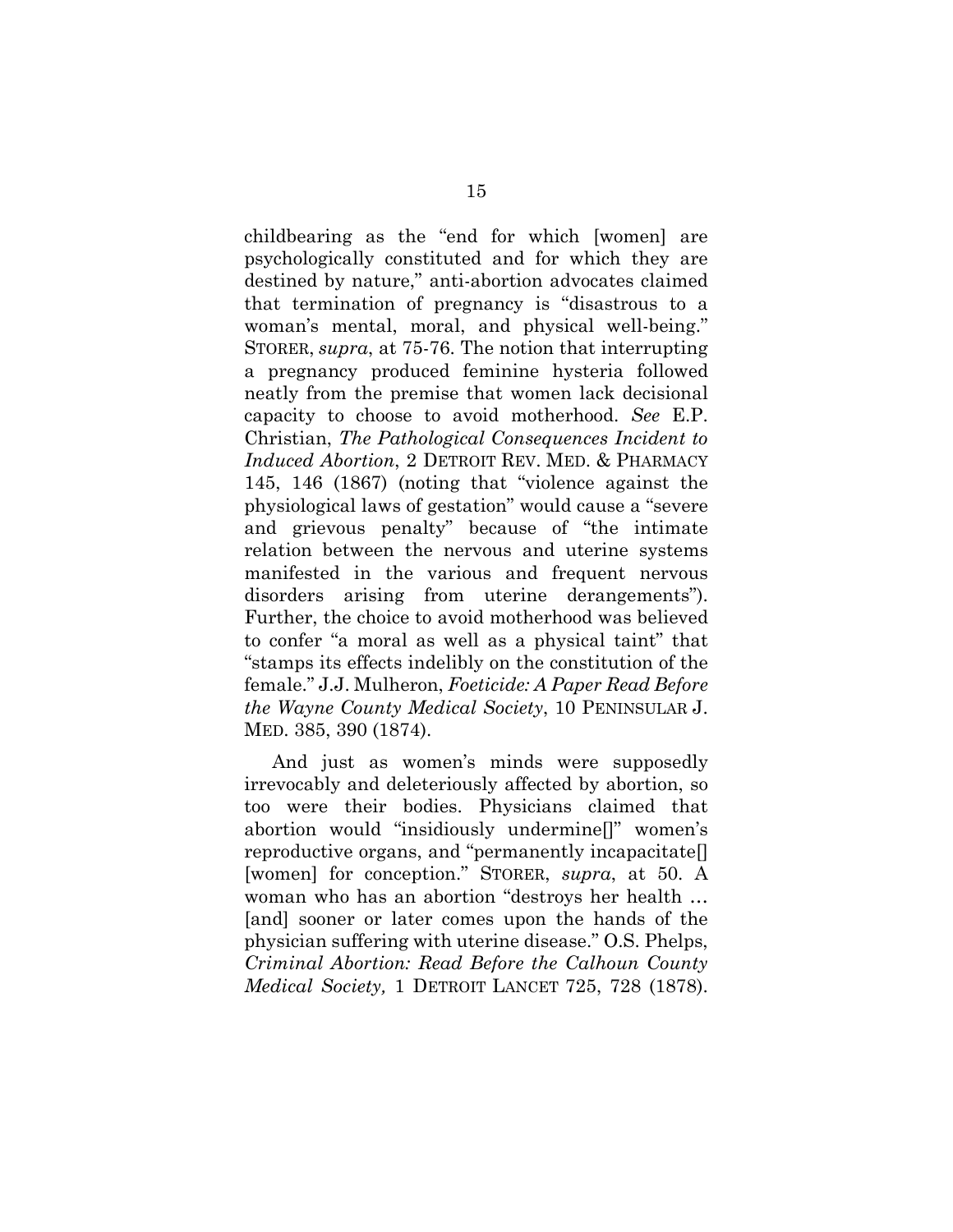According to anti-abortion advocates, these and other health issues were a "direct result of this interference with *nature's* laws." L.D. Griswold et al., *Additional Report from the Select Committee to Whom Was Referred S.B. No. 285*, 1867 OHIO SENATE J. APPENDIX 233, 234 (emphasis added). It should come as little surprise that "[s]tatements hostile to the woman's rights movement appeared in many of the antiabortion tracts penned by America's doctors and their supporters." Siegel, *Reasoning from the Body*, *supra*, at 303; *see generally id.* at 302-14[.10](#page-26-0)

#### **B. HB 1510 Rests on Modern Expressions of Outdated Sex-Role Stereotypes**

HB 1510 recites Mississippi's interests in banning abortion to protect fetal life and women's health. *See* Miss. H.B. 1510 § 1(2)(b)(i)-(ii). Although the State does not employ nineteenth-century rhetoric in its legislative findings, its asserted justifications for HB 1510 are a modern twist on the same old sex-role

<span id="page-26-0"></span><sup>10</sup> Emphasizing the importance of a woman's right to "voluntary motherhood" (that is, to oppose her husband's sexual advances), abolitionist and suffragist Lucy Stone remarked, "[i]t is very little to me to have the right to vote, to own property, … if I may not keep my body, and its uses, in my absolute right." *Id.* at 305 (quoting Letter from Lucy Stone to Antoinette Brown (Blackwell) (July 11, 1855), *quoted in* ELIZABETH CAZDEN, ANTOINETTE BROWN BLACKWELL: A BIOGRAPHY 100 (1983)). Doctors leading the nineteenth-century campaign against abortion attacked arguments for voluntary motherhood on the grounds that recognizing a wife's right to refuse her husband's sexual advances would make marriage a relation of "legalized prostitution." *See id.* at 308-14. This debate over women's sexual and reproductive autonomy offered competing perspectives on the practice of abortion.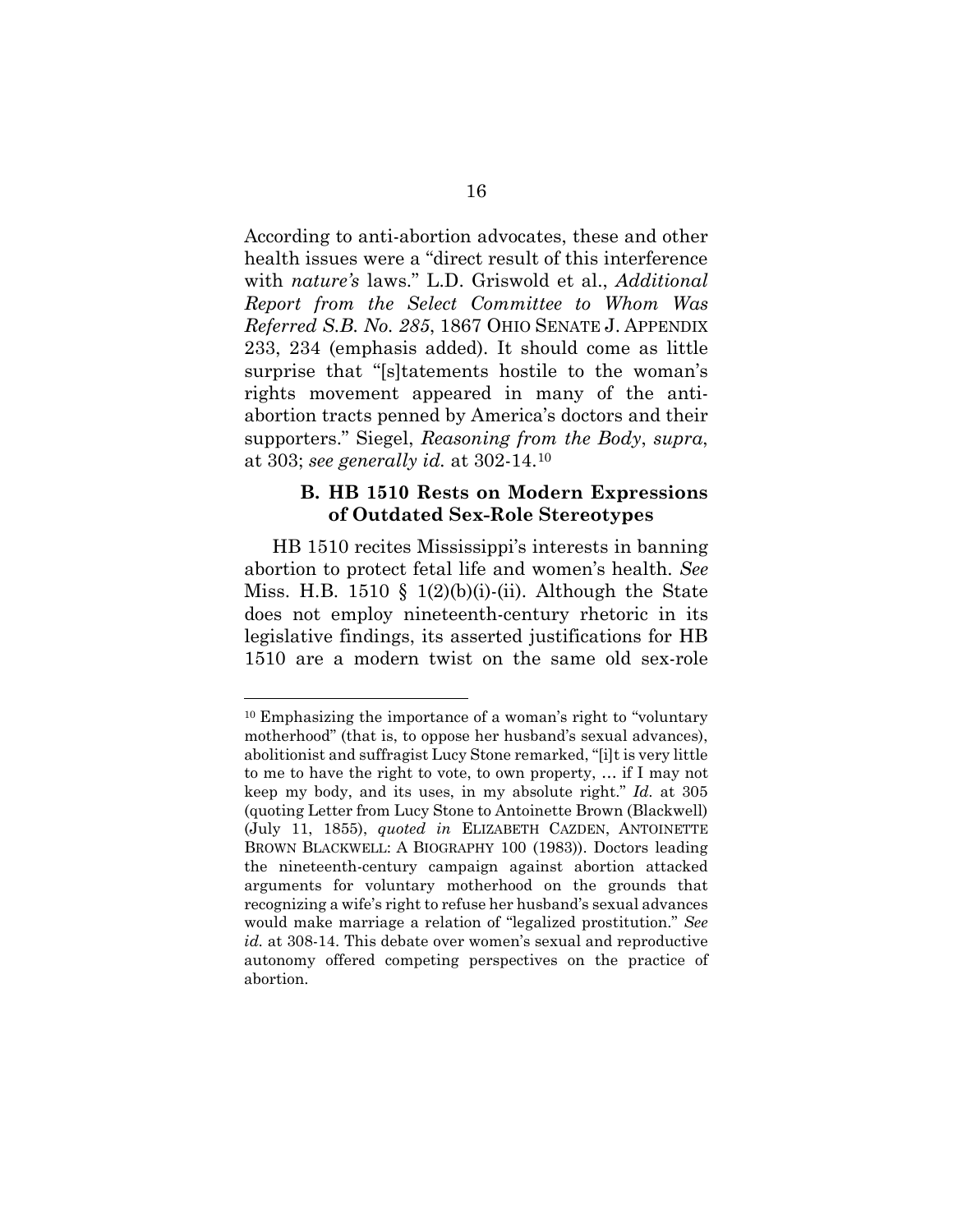stereotypes that animated anti-abortion campaigners in centuries past.

Like nineteenth-century physicians, Mississippi assumes that women are incapable of deciding for themselves how to balance the comparative health risks and emotional burdens of continued pregnancy, childbirth, and abortion. For instance, the legislative findings in HB 1510 declare that "[a]bortion carries significant physical and psychological risks to the maternal patient," including "depression; anxiety; substance abuse; and other emotional or psychological problems." *Id.* § 1(2)(b)(ii), (iv). The State Legislature further asserts that the "medical, emotional, and psychological consequences of abortion are serious and can be lasting." *Id.*  $\oint$  1(2)(b)(v) (internal quotation marks omitted); *see* Pet. Br. 8.

That unsupported assertion reflects the same stereotypical view of women's fragile, maternal psyche espoused by nineteenth-century anti-abortion advocates. Meanwhile, the mental and emotional stress of pregnancy, childbirth, and caring for children—in an economy that discriminates against mothers and pregnant people—go entirely unmentioned. *See* Stephen Benard et al., *Cognitive Bias and the Motherhood Penalty*, 59 HASTINGS L.J. 1359, 1359-61 (2008). Rather than leave judgments about how to balance these risks to *women*, Mississippi has decided to make the decision for itself, banning abortions after 15 weeks on the ground that doing so is in the psychological best interests of the "maternal patient." Miss. H.B.  $1510 \text{ }$ §  $1(2)(b)(ii)$ .

There is a second, even more fundamental, sex-role assumption underlying HB 1510. As the Court in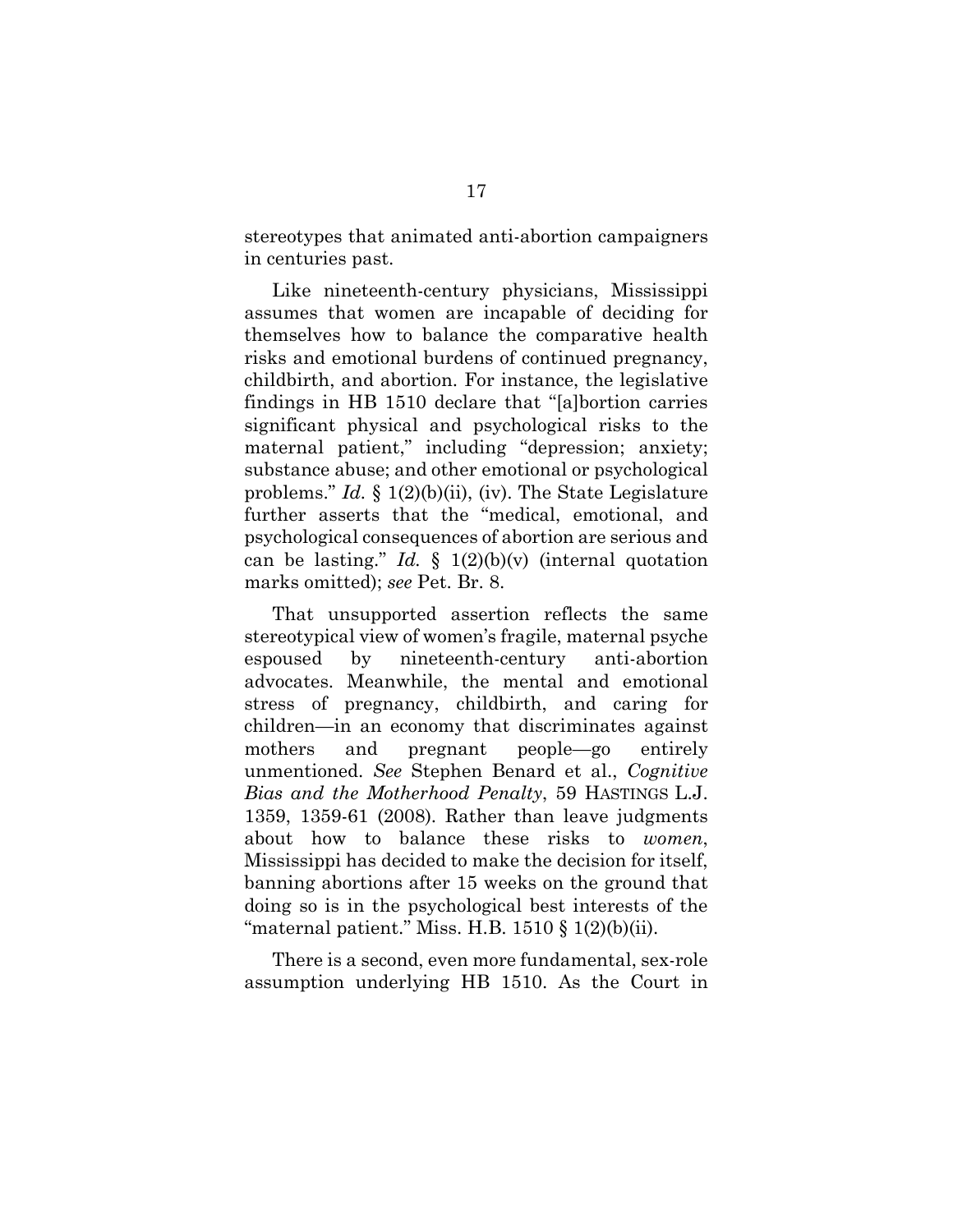*Virginia* recounted, it was commonplace for nineteenth-century doctors to argue that women who violated sex roles (*e.g.*, by pursuing higher education) risked jeopardizing their reproductive physiology. *See Virginia*, 518 U.S. at 536-37 & n.9. The physicians in Storer's campaign repeatedly warned of the litany of health harms that would attend a woman's deviation from her reproductive destiny. *See supra* Part II.A. The reasoning Mississippi offers for banning abortion after 15 weeks—to protect the health of the "maternal patient," Miss. H.B. 1510  $\S$  1(2)(b)(ii), (iii), echoes the sex-role assumptions of the nineteenth-century antiabortion campaign: a pregnant woman's "health" will suffer if she deviates from her natural maternal role. But whatever health risks may be associated with abortion (on one hand) and bearing children in Mississippi (on the other), the choice of whether to assume those risks and how to weigh them belongs to women and not the State.

Moreover, when Mississippi claims that abortion in the second trimester is more dangerous than childbirth, *id.* § 1(2)(b)(iii), it appears to be making an empirical claim. In fact, Mississippi is appealing to the traditional sex-role assumption that a woman will suffer if she chooses to avoid her natural maternal role. If its claim were genuinely based in science, the State would address the scientific finding that childbirth is many times more dangerous than abortion—as this Court and others have recognized. *See Whole Woman's Health v. Hellerstedt*, 136 S. Ct. 2292, 2315 (2016) (observing that "[n]ationwide, childbirth is 14 times more likely than abortion to result in death"); Siegel, *Why Restrict Abortion?*, *supra* (manuscript at 49-50 & n.259) (describing Judge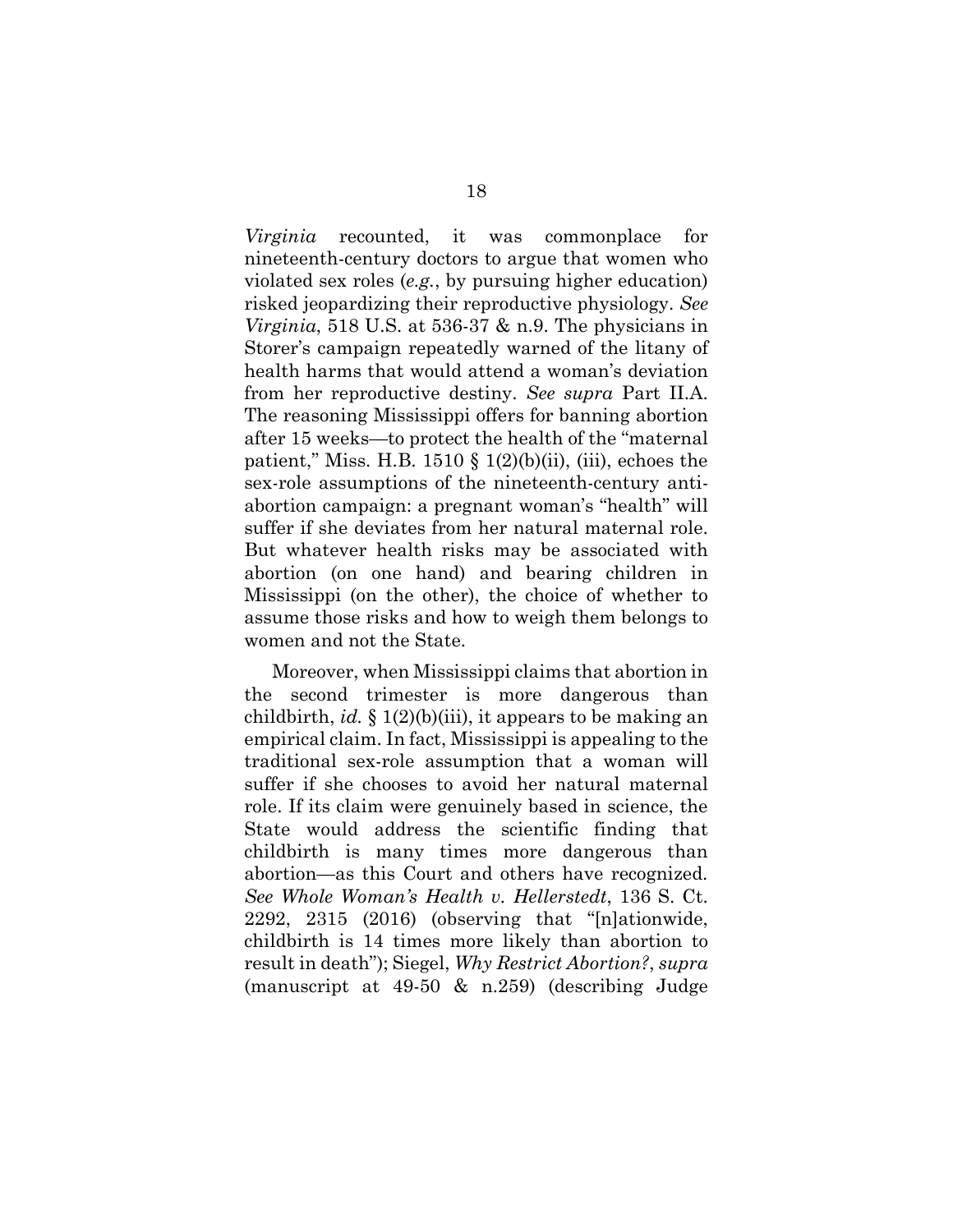Richard Posner and others criticizing an anti-abortion expert for persistently, and falsely, claiming that abortion is more dangerous than pregnancy). *See generally* Elizabeth G. Raymond & David A. Grimes, *The Comparative Safety of Legal Induced Abortion and Childbirth in the United States*, 119 OBSTETRICS & GYNECOLOGY 215 (2012) (concluding that the risk of death associated with childbirth is approximately 14 times higher than with abortion). *See infra* Part III.

While the justifications undergirding HB 1510 may superficially be couched in the language of health and science, even a cursory examination of the relevant historical context reveals that the State's justifications are just re-packaged versions of the same sex-role stereotypes used by nineteenth-century anti-abortion advocates. Thus, HB 1510 carries forth a long and unfortunate tradition of state-sponsored paternalism, in which the coercive control of a woman is justified as an act of benign solicitude. *See Frontiero*, 411 U.S. at 684 (explaining that traditional forms of sex discrimination were "rationalized by an attitude of 'romantic paternalism' which, in practical effect, put women not on a pedestal, but in a cage").

To be clear, Mississippi may surely protect the health of women and the next generation, but in seeking to achieve these important ends, the State may "not rely on overbroad generalizations about the different talents, capacities, or preferences of males and females." *Virginia*, 518 U.S. at 533. Those are precisely the assumptions about women on which HB 1510 relies in presenting coercion as protection. These well-worn sex-role stereotypes may be archaic, but they are anything but quaint: when these sex-role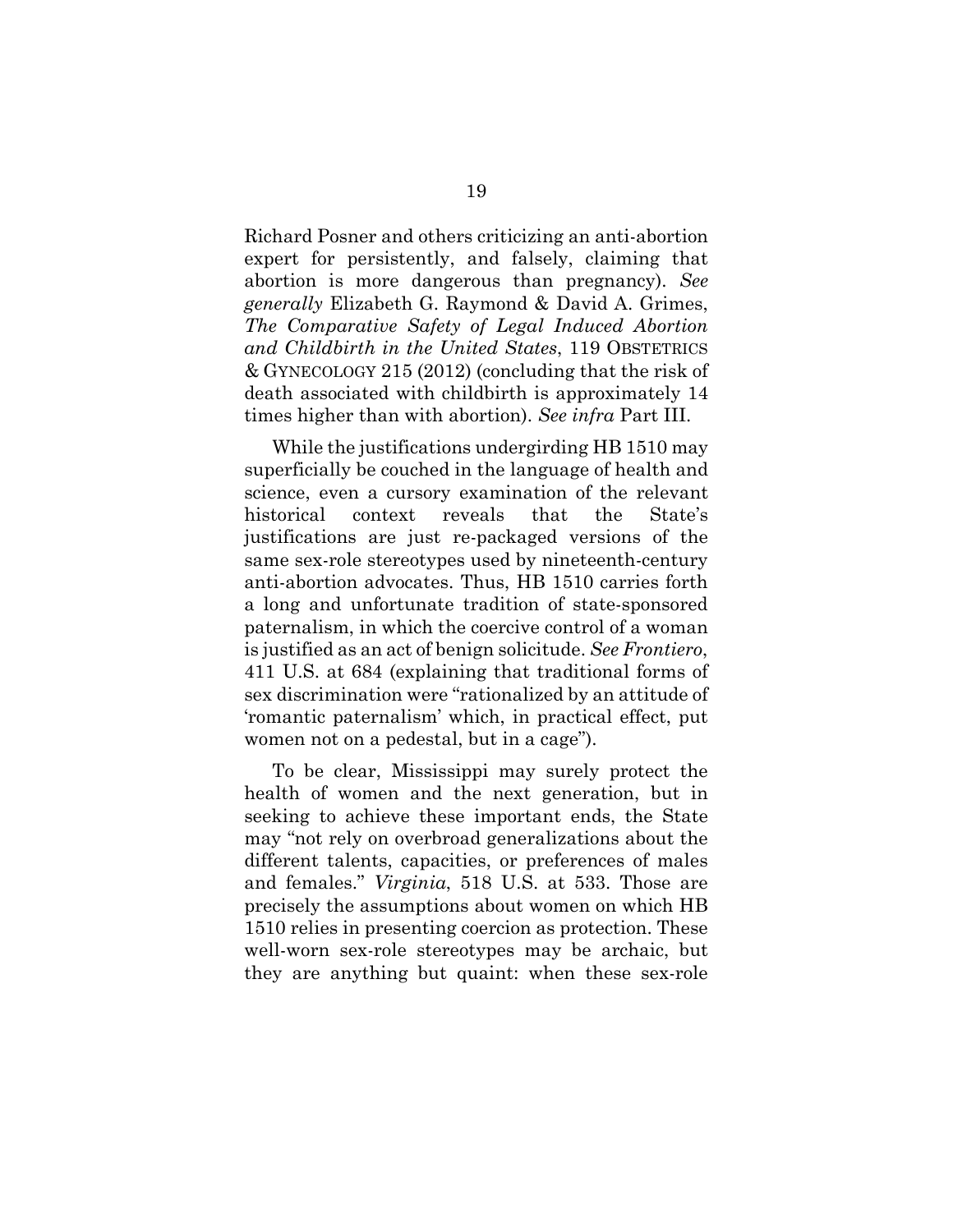stereotypes are enforced through a law restricting abortion, they can deprive a woman of her autonomy, her job, her health, and even her life.

## **III. RELIANCE ON IMPERMISSIBLE SEX STEREOTYPES LED MISSISSIPPI TO FOREGO LESS DISCRIMINATORY MEANS TO ACHIEVE ITS GOALS OF PROTECTING WOMEN'S HEALTH AND FETAL LIFE**

Mississippi employed sex-discriminatory means to achieve its goals of protecting women's health and protecting fetal life. *Virginia* requires the State to demonstrate that its choice of sex-discriminatory means is "substantially related to the achievement of" important government ends, by advancing an "exceedingly persuasive justification" that does not rely on sex-role stereotypes. *See Virginia*, 518 U.S. at 533-34. It cannot make that showing here.

Mississippi could have employed *many* policy means to reduce abortion and protect the health of women and children. Relying on available federal funds, it could have provided appropriate and effective sex education and expanded access to contraception; it could have expanded access to health insurance and provided assistance to needy families. But instead, Mississippi has restricted abortion access.

In its belief that banning abortions at 15 weeks would protect both the fetus *and* the health of the pregnant woman—a belief that is itself rooted in stereotypes about women's roles as child bearers before all else—Mississippi pushed women who seek to end pregnancies into harm's way by compelling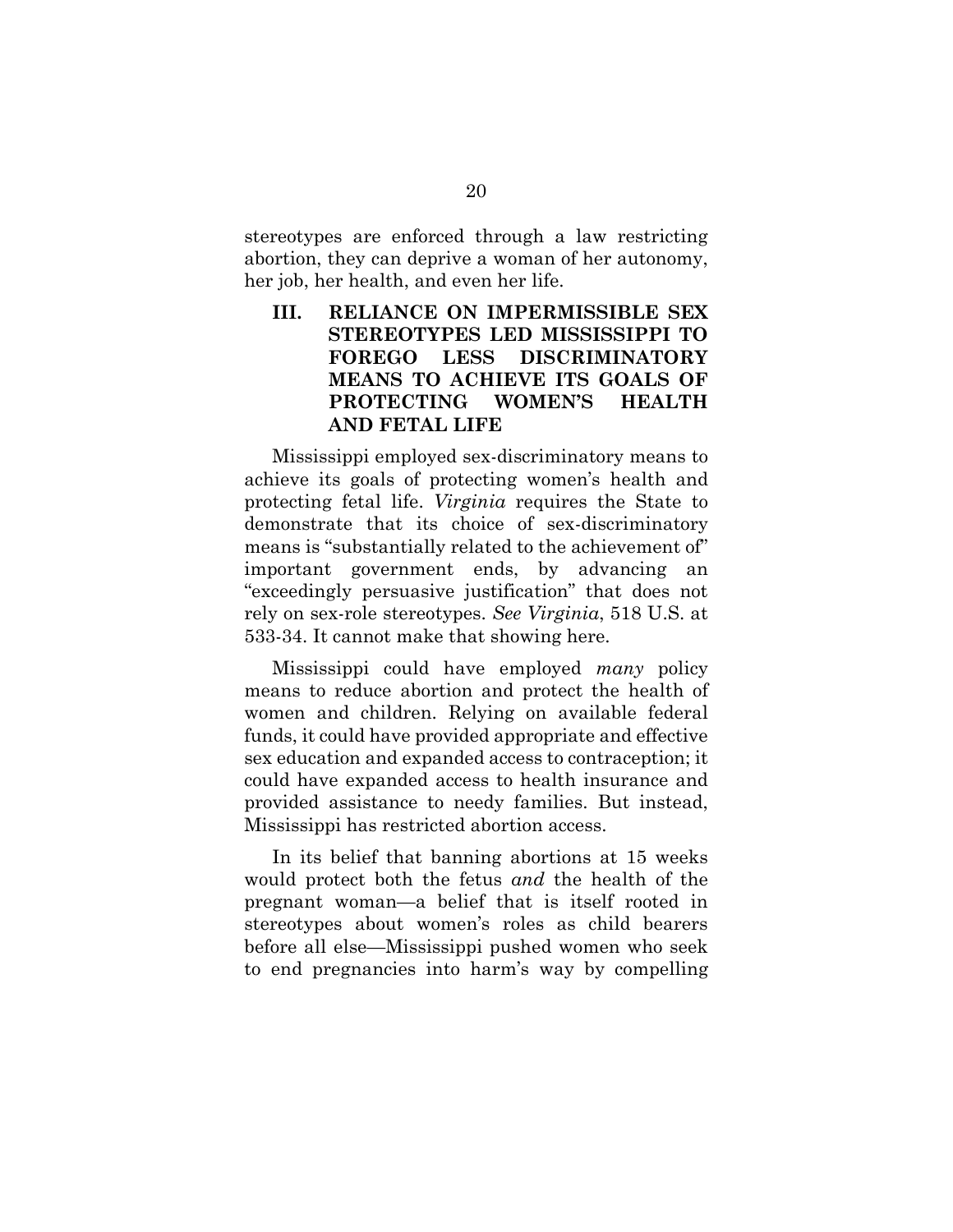pregnancy and childbirth, when the State could have pursued its ends by alternate, less discriminatory means. The State singled out women who sought to end pregnancy instead of pursuing its ends by aiding those who want to avoid parenthood and supporting those who want to raise children.

Because Mississippi so heavily relied on sex-role stereotypes to enact a law that singled out and harmed women, the State has not demonstrated that its ban on abortion after 15 weeks is "substantially related" to important ends. Instead, the State's reliance on sexrole stereotypes led it to protect through coercion, which in turn "perpetuate[s] the legal, social, and economic inferiority of women." *Id.*

### **A. Abortion Restrictions Like HB 1510 Do Not Protect Women But Rather Expose Them to Harm**

Mississippi seeks to protect women and fetal life by banning abortion after 15 weeks. But the ban it has adopted to achieve those ends actually jeopardizes, rather than protects, the health of women.

Not only does HB 1510 take from women control over their life decisions, as nineteenth-century doctors preached, it subjects women to myriad health harms in a State where the social safety net makes grossly inadequate provision for women or children. *See*  Michele Goodwin, *Banning Abortion Doesn't Protect Women's Health*, N.Y. TIMES (July 9, 2021), https://www.nytimes.com/2021/07/09/opinion/roeabortion-supreme-court.html.

The risks of compelled pregnancy are considerable, in a state where the maternal mortality rate is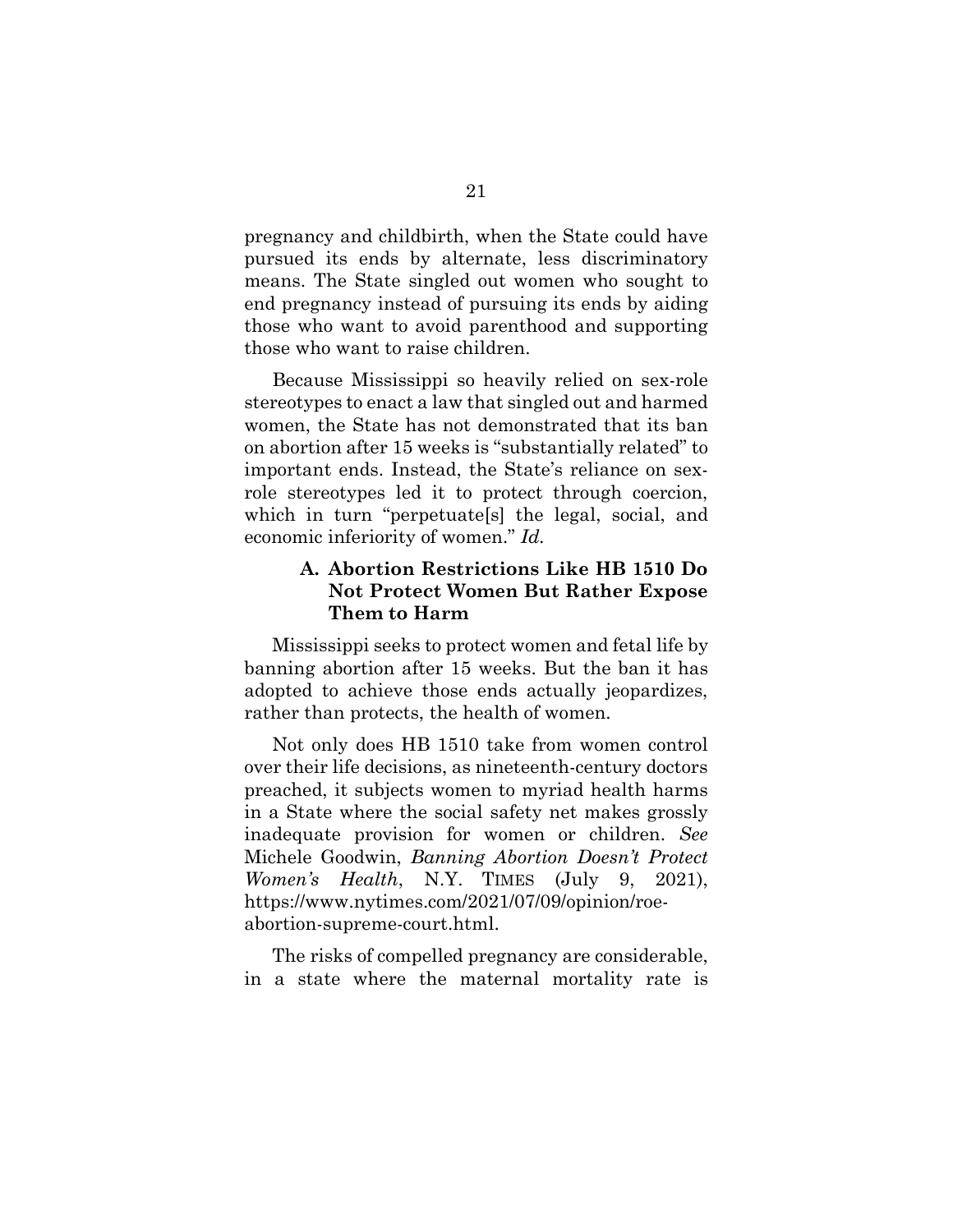alarmingly high, averaging 33.2 deaths for every 100,000 live births. MISS. STATE DEP'T OF HEALTH, MISS. MATERNAL MORTALITY REPORT 10 (2019), https://msdh.ms.gov/msdhsite/index.cfm/31,8127,299, pdf/Maternal\_Mortality\_2019\_amended.pdf.

Pregnancy in Mississippi presents particular risks for Black women, who accounted for "nearly 80 percent of pregnancy-related cardiac deaths" between 2013 and 2016. *Id.* at 16. The pregnancy-related mortality rate for Black women was nearly three times the rate for white women. *Id.* at 12 (ranging from 51.9 to 61.4 deaths per 100,000 live births compared to 18.9 to 36.7 deaths per 100,000 live births).

Forcing pregnancy and childbirth onto women against their will places their health and lives at risk. HB 1510, therefore, does not promote—let alone substantially relate to—Mississippi's claimed goal of promoting women's health.

### **B. Mississippi Repeatedly Rejected Nondiscriminatory Alternatives That Would Protect the Health of Women and Families**

Mississippi had many policy alternatives for protecting the health of women and families. But in considering the many options before it, the State has consistently rejected noncoercive opportunities to improve the health of mothers and infants, even declining federal monies available to support these ends. The consequences are especially dire for Black mothers and infants. Despite the increased risks they face in Mississippi, the State has repeatedly declined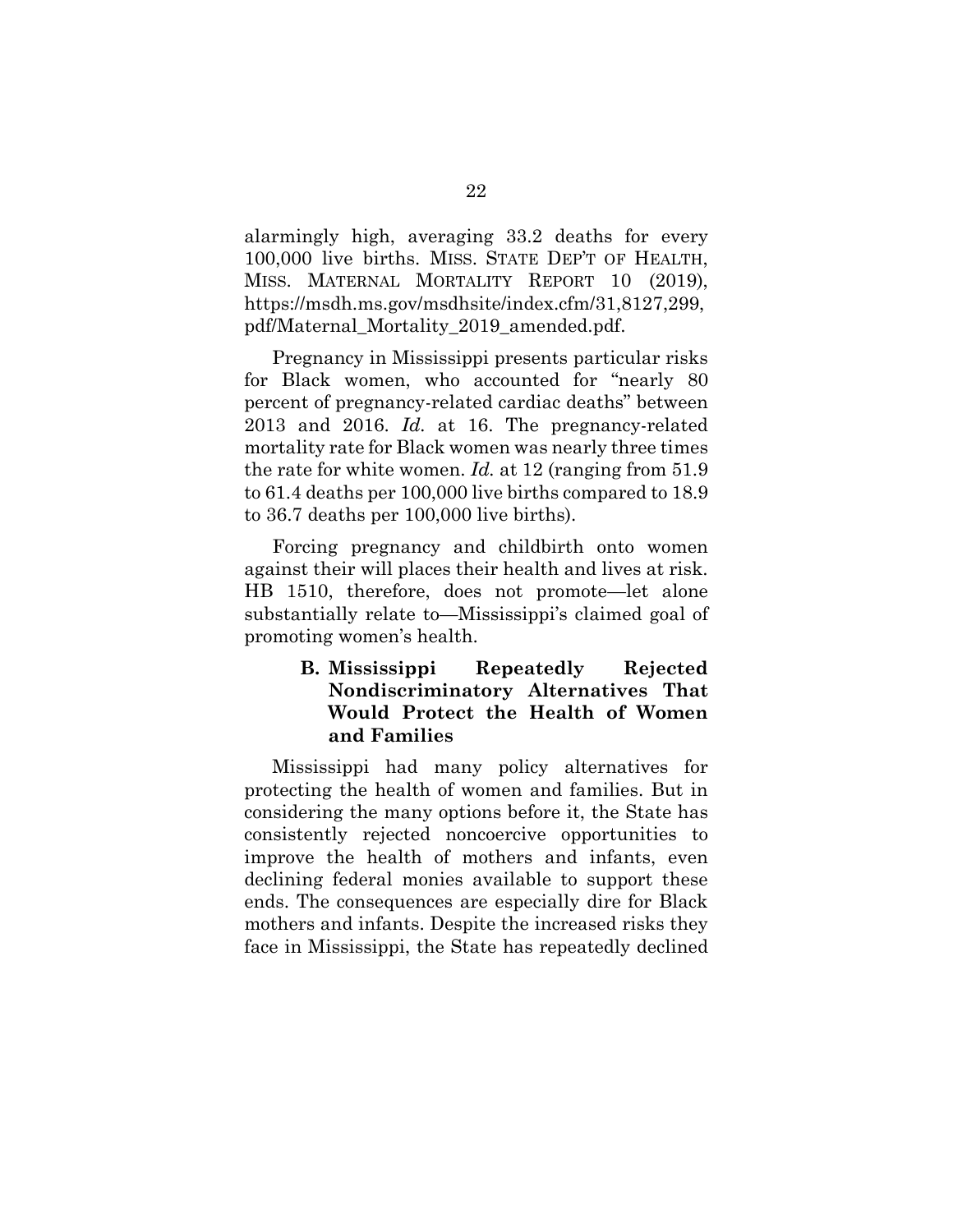to enact policies that could improve their health and wellbeing.

1. Access to regular health care and checkups could reduce maternal deaths by up to 60%. Emily E. Petersen et al., *Vital Signs: Pregnancy-Related Deaths, United States, 2011–2015, and Strategies for Prevention, 13 States, 2013–2017*, 68 MORBIDITY AND MORTALITY WEEKLY REPORT 423 (May 10, 2019). Lack of care can be deadly for newborns—the U.S. Department of Health and Human Services found that newborns whose mothers had no early prenatal care are almost five times more likely to die. *See* Dep't of Health & Hum. Servs. Off. on Women's Health, PRENATAL CARE, https://www.womenshealth.gov/a-ztopics/prenatal-care (Apr. 1, 2019).

Yet ensuring access to health care is largely dependent on income and insurance coverage, and Medicaid expansion under the Affordable Care Act (ACA) has been shown to reliably improve insurance access. Jamie R. Daw et al., *Medicaid Expansion Improved Perinatal Insurance Continuity for Low-Income Women*, 39 HEALTH AFFS. 1531 (Sept. 2020). Increasing access to Medicaid could not only reduce maternal and infant deaths, but could also give a pregnant person lacking alternative health insurance the security to continue an unplanned pregnancy and to cope with delivery and postpartum care.

Mississippi, however, has refused to expand Medicaid under the ACA, compromising health care access for under-resourced Mississippians. Sarah Varney, *How Obamacare Went South in Mississippi*, THE ATLANTIC (Nov. 4, 2014), https://www.theatlantic. com/health/archive/2014/11/how-obamacare-went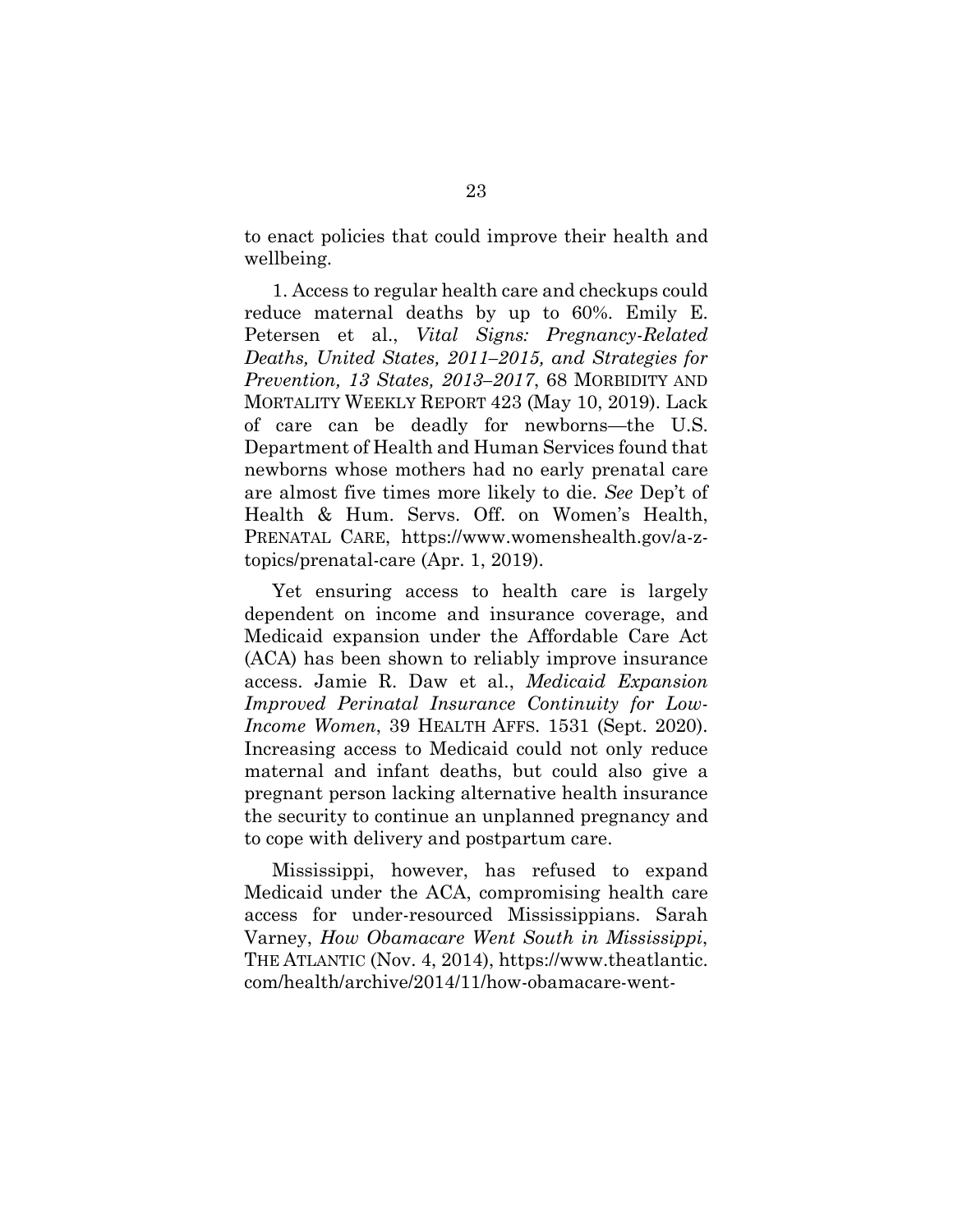south-in-mississippi/382313/. This policy decision left an estimated 138,000 otherwise eligible people without health coverage and deprived the state of an estimated \$1.2 billion in federal funds.

Ironically, after signing HB 1510, then-Governor Phil Bryant announced that he was "committed to making Mississippi the safest place in America for an unborn child, and this bill will help us achieve that goal." Jenny Gathright, *Mississippi Governor Signs Nation's Toughest Abortion Ban into Law*, NAT'L PUB. RADIO (Mar. 19, 2018), https://www.npr.org/sections/ thetwo-way/2018/03/19/595045249/mississippigovernor-signs-nations-toughest-abortion-ban-intolaw. But, in reality, Mississippi's refusal to accept federal funding to provide health care for its residents directly contributes to its startlingly high infant and maternal mortality rates, especially in communities of color.[11](#page-34-0)

2. Lack of financial resources is among the most common reasons that women provide for ending a pregnancy. *See* M. Antonia Biggs et al., *Understanding Why Women Seek Abortions in the US*, 13 BMC WOMEN'S HEALTH 29 (2013), https:// www.ncbi.nlm.nih.gov/pmc/articles/PMC3729671. The Temporary Assistance for Needy Families (TANF) program, which provides grants to support low-income families with children, enables Mississippi to channel

<span id="page-34-0"></span><sup>11</sup> In 2018, the State ranked worst in the nation for infant mortality, with a rate of 8.43 infant deaths per 1,000 live births. MISS. STATE DEP'T OF HEALTH, INFANT MORTALITY REPORT 1 (2019), https://msdh.ms.gov/msdhsite/\_static/resources/8431.pdf. Black infants constitute most infant deaths in Mississippi and are almost twice as likely to die as white infants. *Id.* at 8.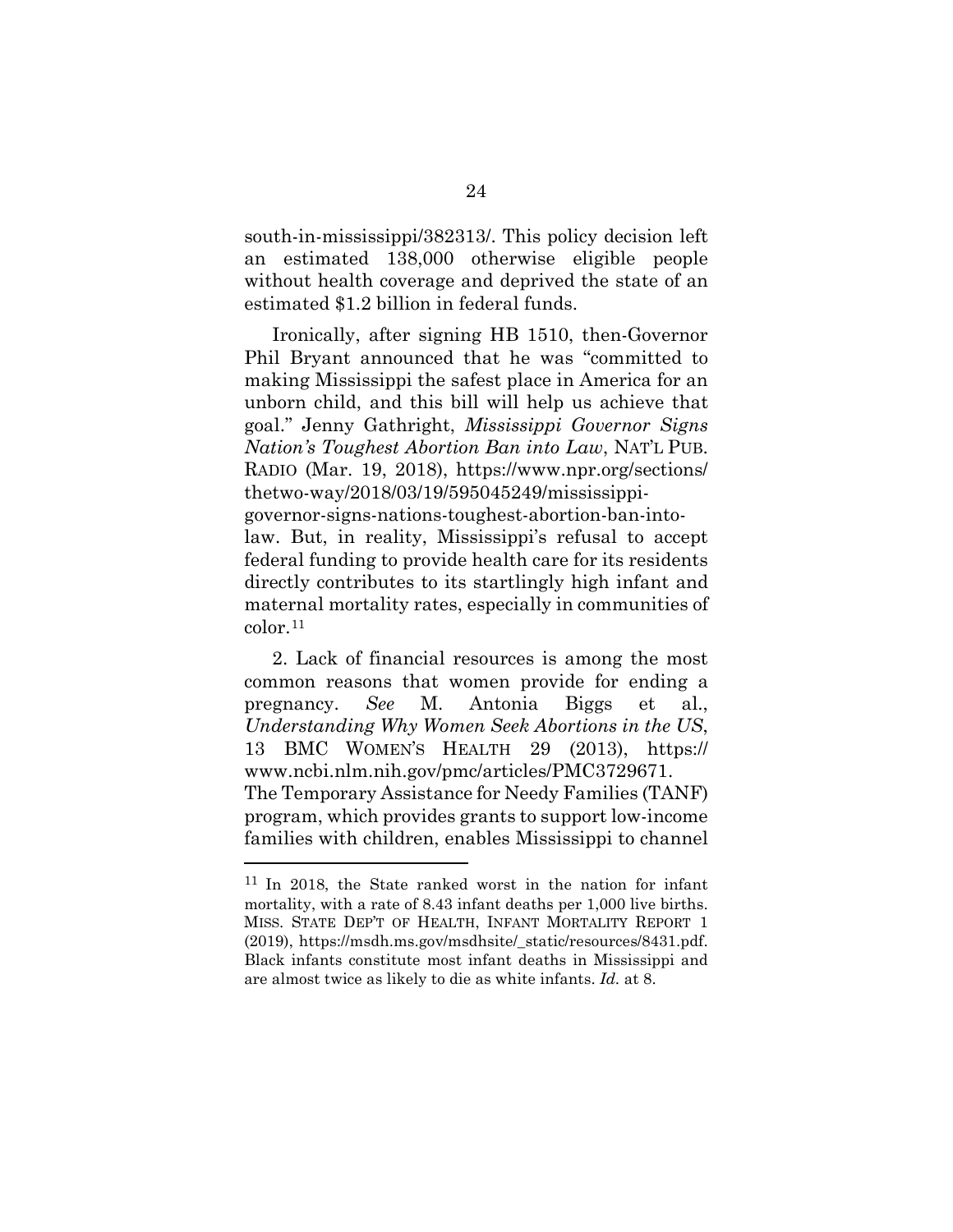federal monies to its low-income residents. Participating in TANF offers a clear, noncoercive means of empowering people to choose to continue pregnancy with resources to support dependent family members.

Remarkably, despite this opportunity to support at least some women in choosing to continue pregnancies and to reduce the nation's highest child poverty rate, in 2019, Mississippi spent only about five percent of its TANF funds on direct assistance to families. Ali Safawi, *Mississippi Raises TANF Benefits but More Improvements Needed, Especially in South*, CTR. FOR BUDGET & POL'Y PRIORITIES (May 4, 2021), https://www.cbpp.org/blog/mississippi-raises-tanfbenefits-but-more-improvements-needed-especiallyin-south. And the number of poor families receiving TANF has declined precipitously: less than 3,000 families received the maximum benefit of \$170 per month by 2021, down from 23,700 families in 1999. *See*  Anna Wolfe, *Mississippi Found 'Absurd' Ways to Spend Welfare on Anything but the Poor. These Bills Would Put More Money into Families' Pockets*, MISS. TODAY (Jan. 29, 2021), https://mississippitoday.org/ 2021/01/29/mississippi-found-absurd-ways-to-spendwelfare-on-anything-but-the-poor-these-bills-wouldput-more-money-into-families-pockets. [12](#page-35-0) Until 2021,

<span id="page-35-0"></span><sup>12</sup> TANF money has also been blatantly wasted in the State. Beginning in 2016, the director of the Mississippi Department of Human Services spearheaded the "largest public embezzlement scheme in state history." Anna Wolfe, *Embattled Welfare Group Paid \$5 Million for New USM Volleyball Center*, MISS. TODAY (Feb. 27, 2020), https://mississippitoday.org/2020/02/27/welfareprogram-paid-5-million-for-new-volleyball-center/. Millions of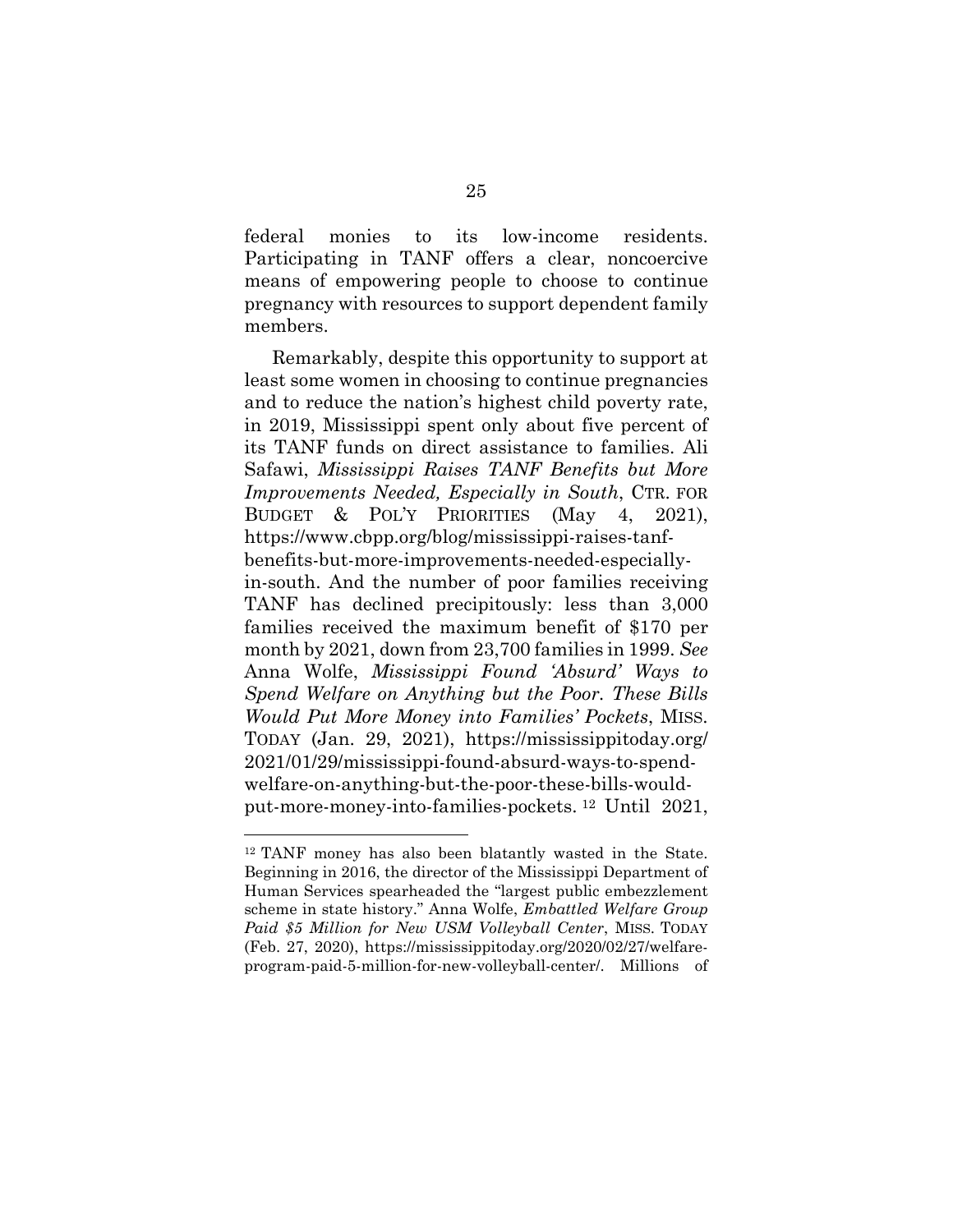Mississippi maintained the lowest TANF benefit levels in the nation, refusing for decades even to adjust for inflation. *Id.*

Moreover, many women who decide to end a pregnancy are poor and low-income mothers who fear that having another child will compromise their ability to provide for the children they already have. Mississippi preserves policies that reinforce those genuine concerns. For instance, the State maintains a family cap, limiting TANF benefits for additional children born into families that receive public assistance. Mississippi's family cap survives despite evidence that these policies "harm children's health" and "deepen poverty," evidence that has prompted their repeal in many states. Teresa Wiltz, *Family Welfare Caps Lose Favor in More States*, PEW STATELINE (May 3, 2019), https://www.pewtrusts.org/ en/research-and-analysis/blogs/stateline/2019/05/03/ family-welfare-caps-lose-favor-in-more-states.

3. Information about and access to contraception lowers rates of unplanned pregnancies. But rather than provide effective sex education and contraceptive access, Mississippi continues to promote abstinenceonly sex education. Chris Elkins, *More Than 'Just Say No' Needed in Sex Ed*, DAILY J. (Dec. 13, 2012), https://www.djournal.com/opinion/other-opinionmore-than-just-say-no-needed-in-sex-ed/article\_

dollars meant for TANF instead were diverted to "a new volleyball stadium, a horse ranch for a famous athlete, multimillion dollar celebrity speaking engagements, high-tech virtual reality equipment, luxury vehicles, steakhouse dinners and even a speeding ticket." Wolfe, *Mississippi Found 'Absurd' Ways to Spend Welfare on Anything but the Poor*, *supra*.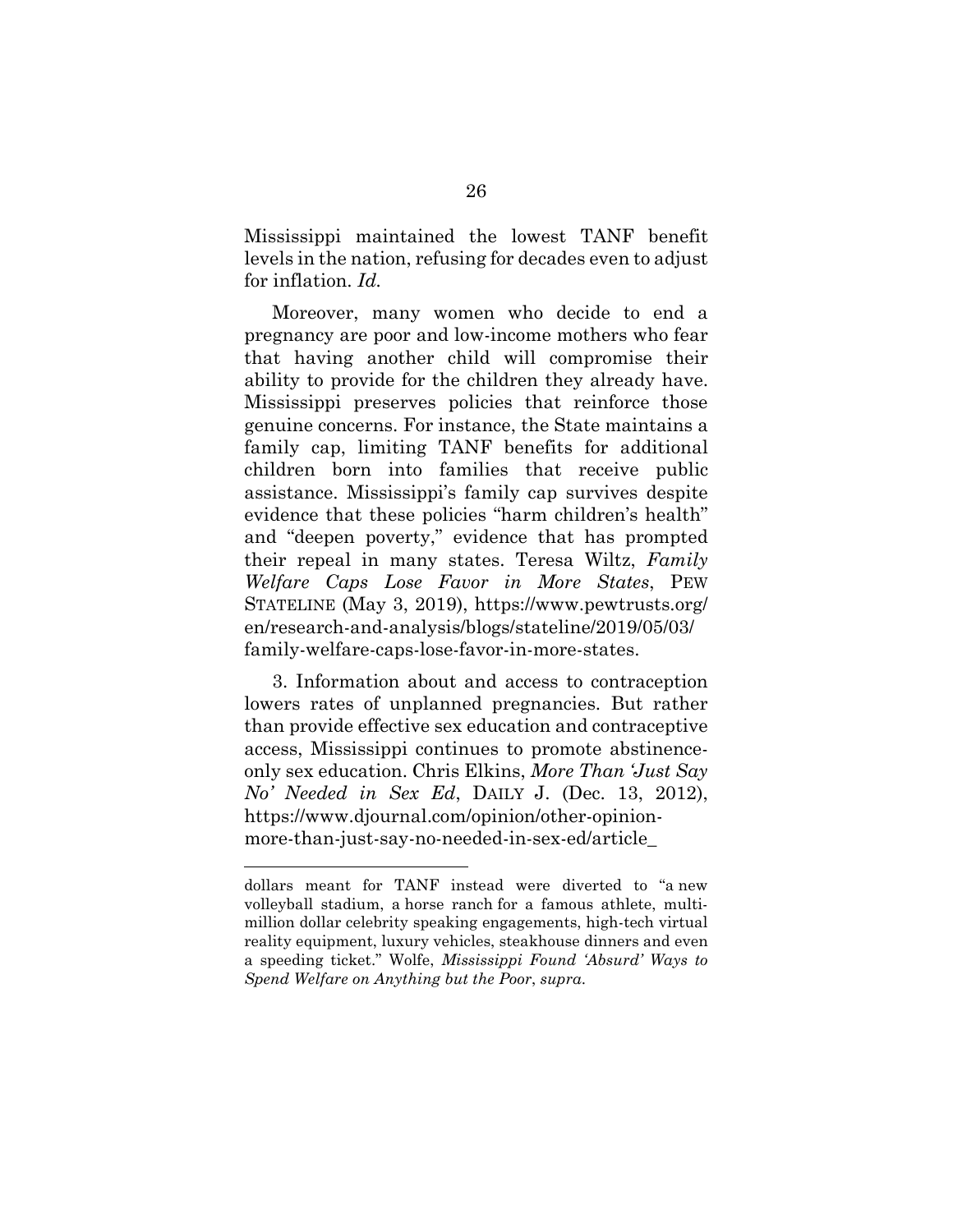#### db4f2969-e2b8-5950-8fd7-f46d551cb742.html.

For example, instead of using federal monies to implement comprehensive sex education at no cost to the state, Mississippi funded a "Teen Pregnancy Prevention Summit" featuring pamphlets discouraging the use of contraceptives because they supposedly harm girls' "physical[,] emotional and spiritual well-being." Andy Kopsa, *Sex Ed Without Condoms? Welcome to Mississippi*, THE ATLANTIC (Mar. 7, 2013), https://www.theatlantic.com/national/ archive/2013/03/sex-ed-without-condoms-welcome-tomississippi/273802; *see also* Alana Semuels, *Sex Education Stumbles in Mississippi*, L.A. TIMES (Apr. 2, 2014) (recounting a public school sex education curriculum which instructed students to unwrap a piece of chocolate, pass it around the class, and observe how dirty it became to "show that a girl is no longer clean or valuable after she's had sex").

The consequences of these policies for women's and children's health are severe: Mississippi boasts some of the nation's highest rates of teen pregnancy, gonorrhea, chlamydia, and syphilis. Sarah Fowler, *Mississippi Has the Highest Rate of this STD, Ranks 3rd for Two Others*, MISS. CLARION LEDGER (Oct. 15, 2019), https://www.clarionledger.com/story/news/ local/2019/10/15/gonorrhea-std-rate-mississippihighest-chlamydia-syphillis-access-to-care-factor/ 3932140002/. Nevertheless, Mississippi continues to rely on a mode of protecting women's health and fetal life that is rooted in impermissible sex stereotypes, and does so by restricting access to reproductive health care.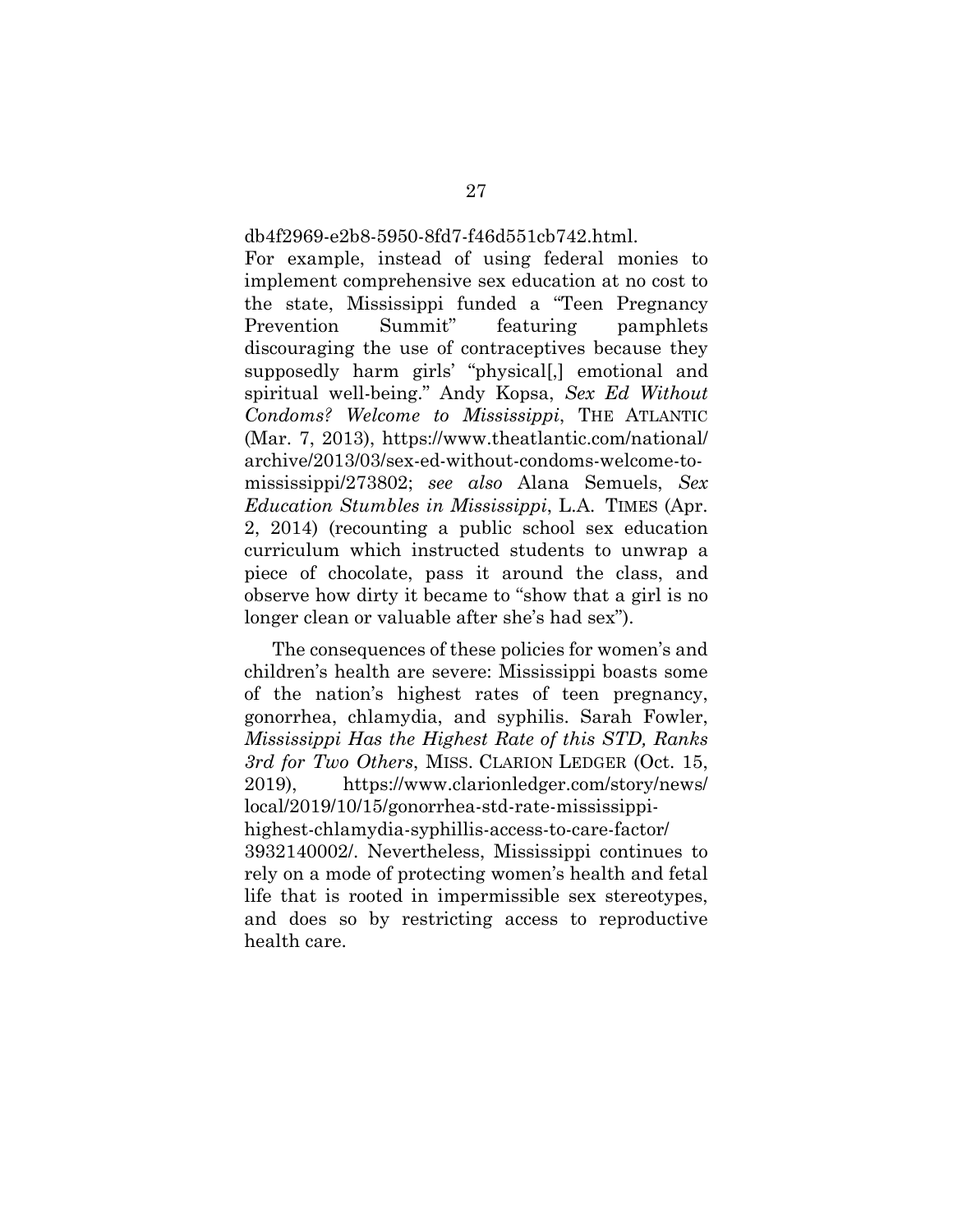Mississippi objects that *Casey*'s protections for women's decision-making "prevent[] States from providing health benefits and protections that they can provide in other contexts." Pet. Br. 41-42. But Mississippi has a wealth of policy options for reducing the incidence of abortion in the state and protecting women's health. *See* Emily Wax-Thibodeaux & Ariana Eunjung Cha, *The Mississippi Clinic at the Center of the Fight to End Abortion in America*, THE WASH. POST (Aug. 24, 2021) (recounting story of a young woman receiving follow up care after abortion in the state's only remaining clinic who said "that because Mississippi teaches only abstinence in public schools, no one explained to her how to prevent pregnancy if she had sex").

In short, Mississippi could provide care and support for individuals who wish: to avoid pregnancy, to bear children who will not languish in poverty, to preserve their own or their children's health, or to safeguard their ability to provide for existing children. Instead, Mississippi chooses to prevent women from making the most intimate, consequential decisions for themselves and to coerce women into giving birth under dangerous, demeaning conditions. [13](#page-38-0) HB 1510 thus functions more as a tool of control than as an

<span id="page-38-0"></span><sup>13</sup> For a debate among white and Black Mississippi lawmakers about the women regulated by the State's abortion restrictions, including remarks by Republican Sen. Joey Fillingane, cosponsor of HB 1510, *see* Emily Wagster Pettus, *Mississippi Considers Abortion Ban After Fetal Heartbeat*, ABC NEWS, (Feb. 5, 2019), https://abcnews.go.com/us/wirestory/mississippiconsiders-abortion-ban-fetal-heartbeat-60864978.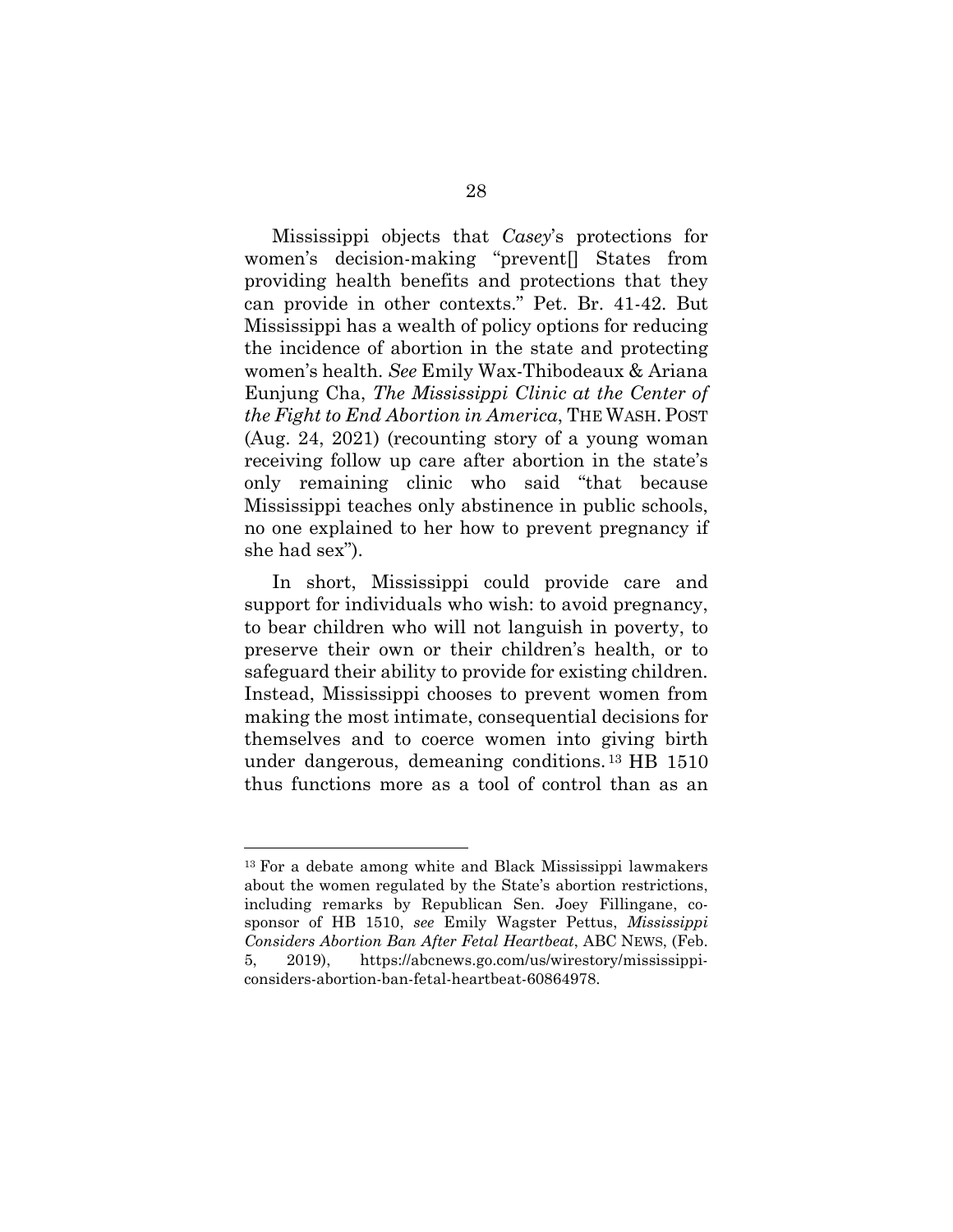expression of care for Mississippi's women and children. *See* Pet. App. 46a n.22.

#### **IV. HB 1510 DOES NOT ADVANCE EQUALITY INTERESTS**

Increasingly, those who support abortion restrictions take the extraordinary position that laws like HB 1510 actually *promote* equality under the law by preventing abortion from being used for eugenic purposes. In his separate concurrence in the judgment below, Judge Ho, drawing on a concurrence by Justice Thomas, asserts "that abortion 'has proved to be a disturbingly effective tool for implementing the discriminatory preferences that undergird eugenics'" and notes that "the current 'abortion ratio … among black women is nearly 3.5 times the ratio for white women.'" Pet. App. 35a (quoting *Box v. Planned Parenthood of Ind. & Ky., Inc.*, 139 S. Ct. 1780, 1790- 91 (2019) (Thomas, J., concurring)).

Such efforts to link abortion to eugenics ignore the fundamental differences between a state-sponsored program of eugenic regulation designed to control the demographic character of the community and a law protecting an individual's decision to terminate a pregnancy. In the former, decisional authority rests with the state. In the latter, the state protects the authority of an individual to make reproductive decisions consistent with her individual beliefs and circumstances.

Without acknowledging these differences, abortion opponents insist that, today, *Roe* and the constitutional law of abortion rights are being used as a tool of eugenic manipulation. There is a certain irony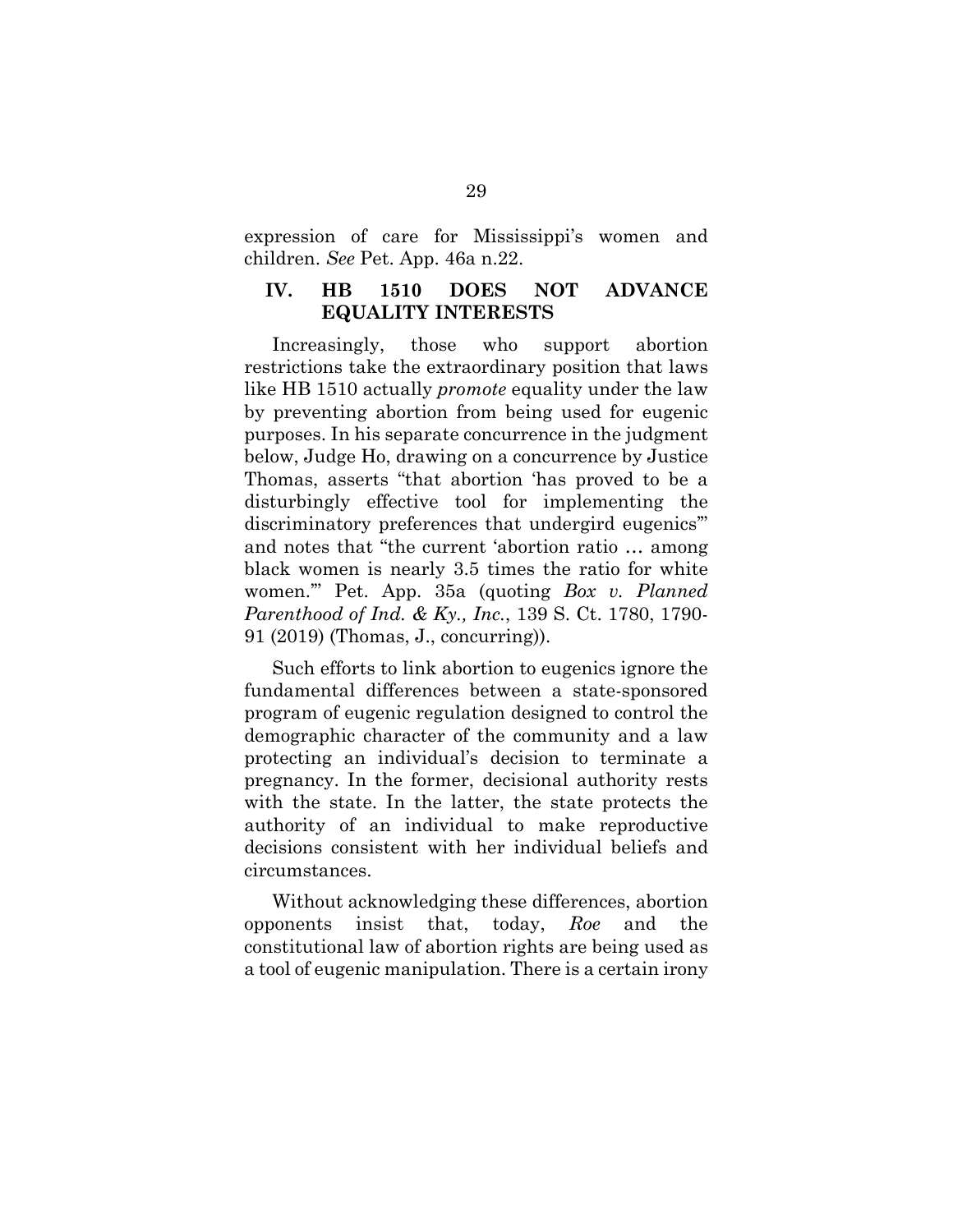here: If there is any historical association between abortion law and projects of demographic control, it lies in the nineteenth-century campaign to criminalize abortion itself.

The nineteenth-century campaign unfolded during an era of nativist, anti-immigrant, anti-Catholic feeling. *See* ERIKA LEE, AMERICA FOR AMERICANS: A HISTORY OF XENOPHOBIA IN THE UNITED STATES 42-44 (2019). Storer and others blamed abortion for the differences in birth rate between "native" (*i.e.*, Protestant) women and "foreign" women. *See* STORER, *supra*, at 62-63; *id.* at 64-65 (observing that "abortions are infinitely more frequent among Protestant women than among Catholic [women]"); *see also, e.g.*, William McCollom, *Criminal Abortion*, TRANSACTIONS VT. MED. SOC'Y 40, 42 (1865) ("Our own population seem to have a greater aversion to the rearing of families than … the French, the Irish and the Germans."); L.C. Butler, *The Decadence of the American Race,* 77 BOS. MED. & SURGICAL J. 89, 93-94 (Sept. 5, 1867) (comparing Protestant and Catholic doctrine on abortion with attention to the relevant reproductive rates of Protestants and Catholics). Storer tied Protestant families' declining size to Protestant women exercising reproductive autonomy; he thus sought abortion bans to increase the number of Protestants. He questioned whether "the great territories of the far West, just opening to civilization, and the fertile savannas of the South" would be filled by "our own children, or by those of aliens? This is a question that our own women must answer; upon their loins depends the future destiny of the nation." STORER, *supra*, at 85. His words resonated with at least some state lawmakers enacting abortion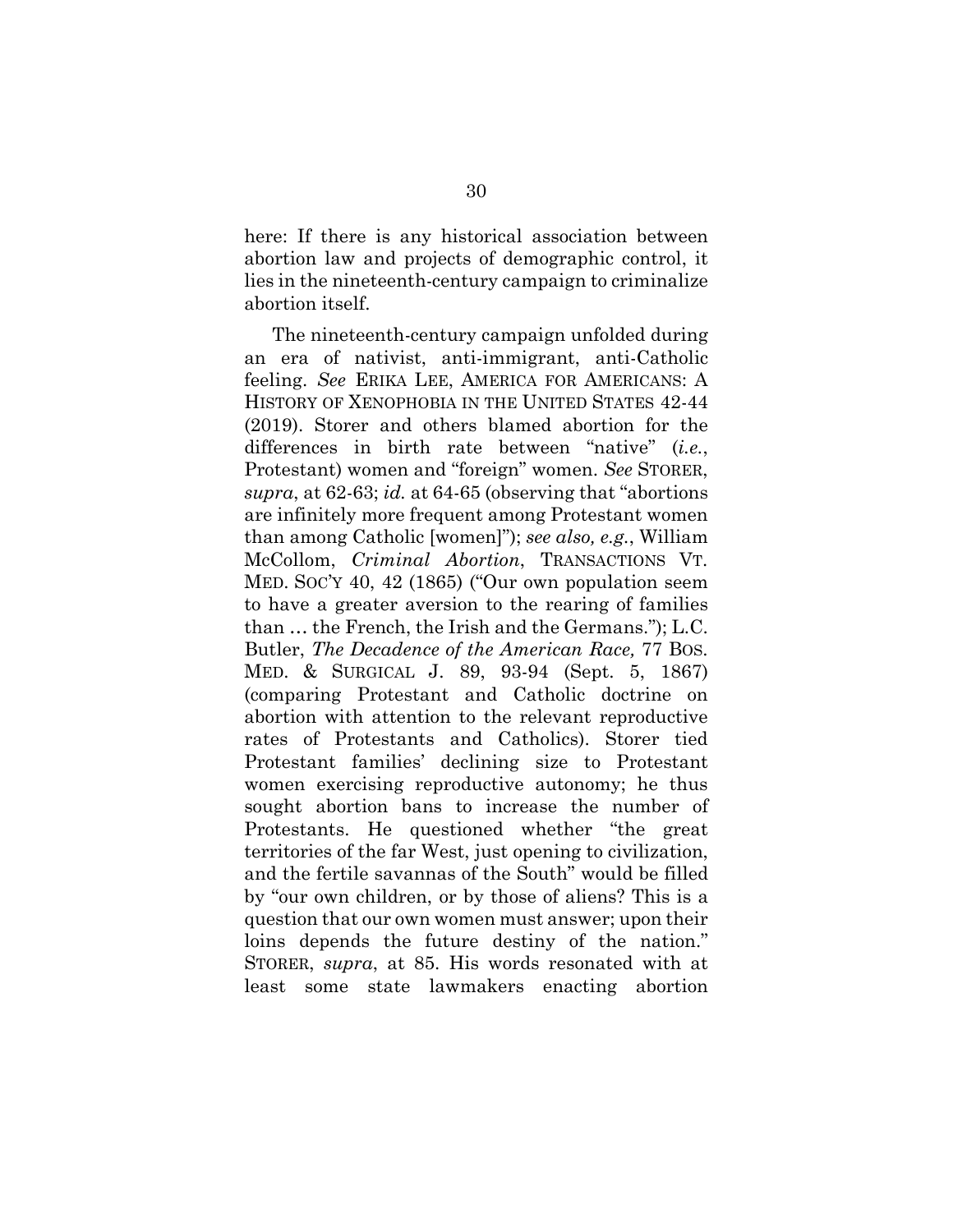restrictions. *See* L.D. Griswold et al., *supra*, at 235 ("Shall we permit our broad and fertile prairies to be settled only by the children of aliens?"). Doctors leading the campaign to criminalize abortion sought to wrest control of the reproductive decisions of "our own women" to protect fetal life, to enforce marital roles, and to preserve the demographic character of the nation. Siegel, *Reasoning from the Body*, *supra*, at 297-300.

Interest in eugenics—"'the science of improving stock' by giving 'the more suitable races or strains of blood a better chance of prevailing speedily over the less suitable'"—became more popular in the nineteenth and early twentieth century. DOROTHY ROBERTS, KILLING THE BLACK BODY 24, 59 (2d ed. 2017). Eugenicists argued that "society should encourage the procreation of those of superior lineage, while discouraging procreation among—and public support for—those of inferior lineage." Melissa Murray, *Race-ing Roe: Reproductive Justice, Racial Justice, and the Battle for* Roe v. Wade, 134 HARV. L. REV. 2025, 2036-37 (2021).

But the twentieth century eugenics movement did not focus on abortion as a way to control the population. It turned to laws permitting sterilization of the "feebleminded" and "habitual criminals," as well as laws criminalizing miscegenation and interracial marriage. *Id.* at 2037. By the mid-twentieth century, policies of reproductive control primarily targeted impoverished communities of color perceived as threats to the public fisc by *curtailing* individuals' ability to make decisions about their reproductive lives. *Id.* at 2047.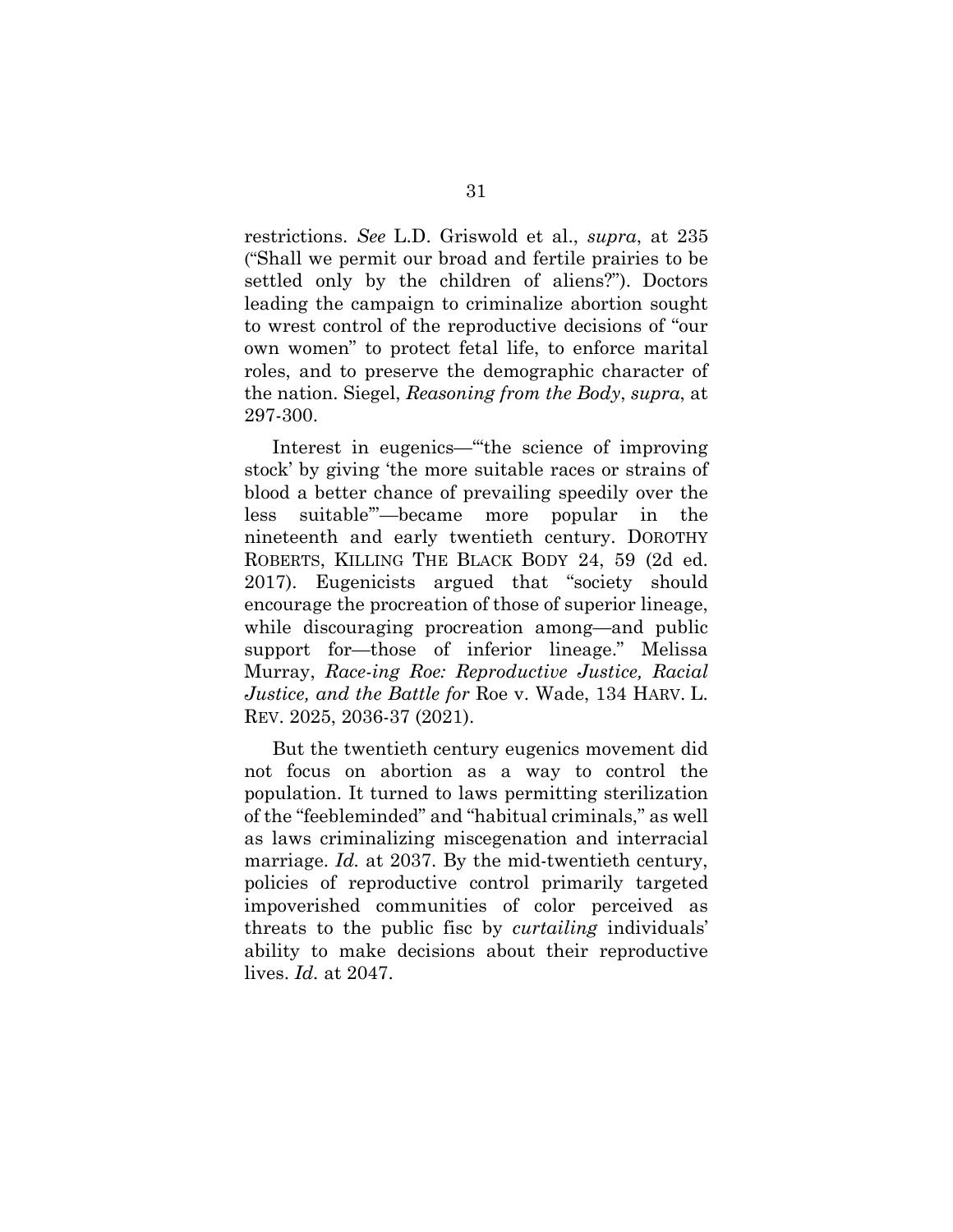Mississippi's own history is instructive. In the 1950s and 1960s, state lawmakers prescribed sterilization as a punishment for nonmarital childbearing. *See id.* at 2042 (describing 1964 Student Nonviolent Coordinating Committee pamphlet *Genocide in Mississippi*). Civil rights leader Fannie Lou Hamer famously estimated that six in ten Black women who gave birth in Sunflower County Hospital during this period underwent post-partum sterilization without their consent, and often without their knowledge, a practice so common it was colloquially called a "Mississippi appendectomy." CHANA KAI LEE, FOR FREEDOM'S SAKE: THE LIFE OF FANNIE LOU HAMER 21-22, 80 (1999); REBECCA M. KLUCHIN, FIT TO BE TIED: STERILIZATION AND REPRODUCTIVE RIGHTS IN AMERICA, 1950-1980 at 93- 94 (2009). As history makes clear, there is simply no comparison between state policies of reproductive control aimed at limiting birth among marginalized groups and the individual right to make reproductive decisions free from state coercion.

Further, when abortion opponents point to the incidence of abortion among minority communities as evidence that abortion is rife with "eugenic potential," they ignore the "structural impediments communities of color face in reproductive decisionmaking." Murray, *supra*, at 2090-91. For many people of color, "the decision to terminate a pregnancy is shot through with concerns about economic and financial insecurity, limited employment options, diminution of educational opportunities, and lack of access to health care and affordable quality childcare." *Id.* at 2090-91. Efforts to associate abortion with eugenics obscure how Mississippi's own policy choices, by failing to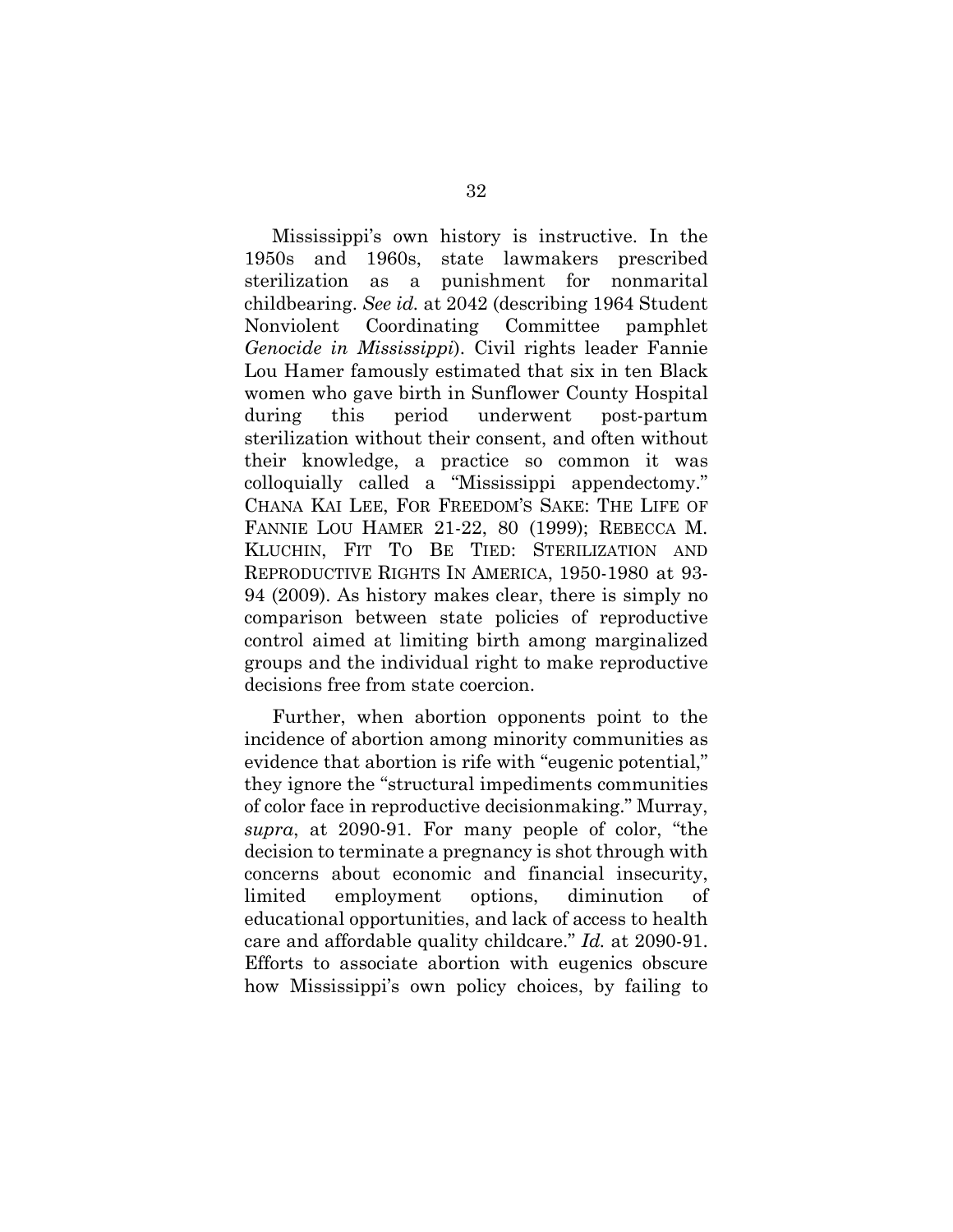support families, perpetuate the conditions that lead increasing numbers of poor women and women of color to decide to end their pregnancies. *See supra* Part III. Rather than link abortion rates to the policy choices that perpetuate poverty, opponents shift blame on to women who make decisions about abortion in a nation that provides scarcely any support for those who conceive, bear, and raise children.

\* \* \*

For a half century, this Court has affirmed that the Equal Protection Clause forbids the State from imposing traditional gender roles. *See also* Ruth Bader Ginsburg*, Sex Equality and the Constitution: The State of the Art*, 4 WOMEN'S RTS. L. REP. 143, 143-44 (1978). HB 1510 does just that. It discriminates on the basis of sex, enforcing nineteenth-century sex-role stereotypes that compel a woman to continue pregnancy while the State foregoes alternative nondiscriminatory means to achieve the same ends.

In *Casey*, the Court explained that a pregnant woman's "suffering is too intimate and personal for the State to insist, without more, upon its own vision of the woman's role, however dominant that vision has been in the course of our history and our culture." *Casey*, 505 U.S. at 852. Mississippi has banned abortion after 15 weeks to protect the life and health of the fetus and the "maternal patient." Miss. H.B.  $1510 \text{ }\mathcal{S}$   $1(2)(b)(ii)-(v)$ . The statute addresses a pregnant woman as a mother, but in the same breath, it deprives her of control over whether to become a mother—all while claiming to act in the name of her "physical and psychological" "health." *See id.* Mississippi offers no persuasive justification for its